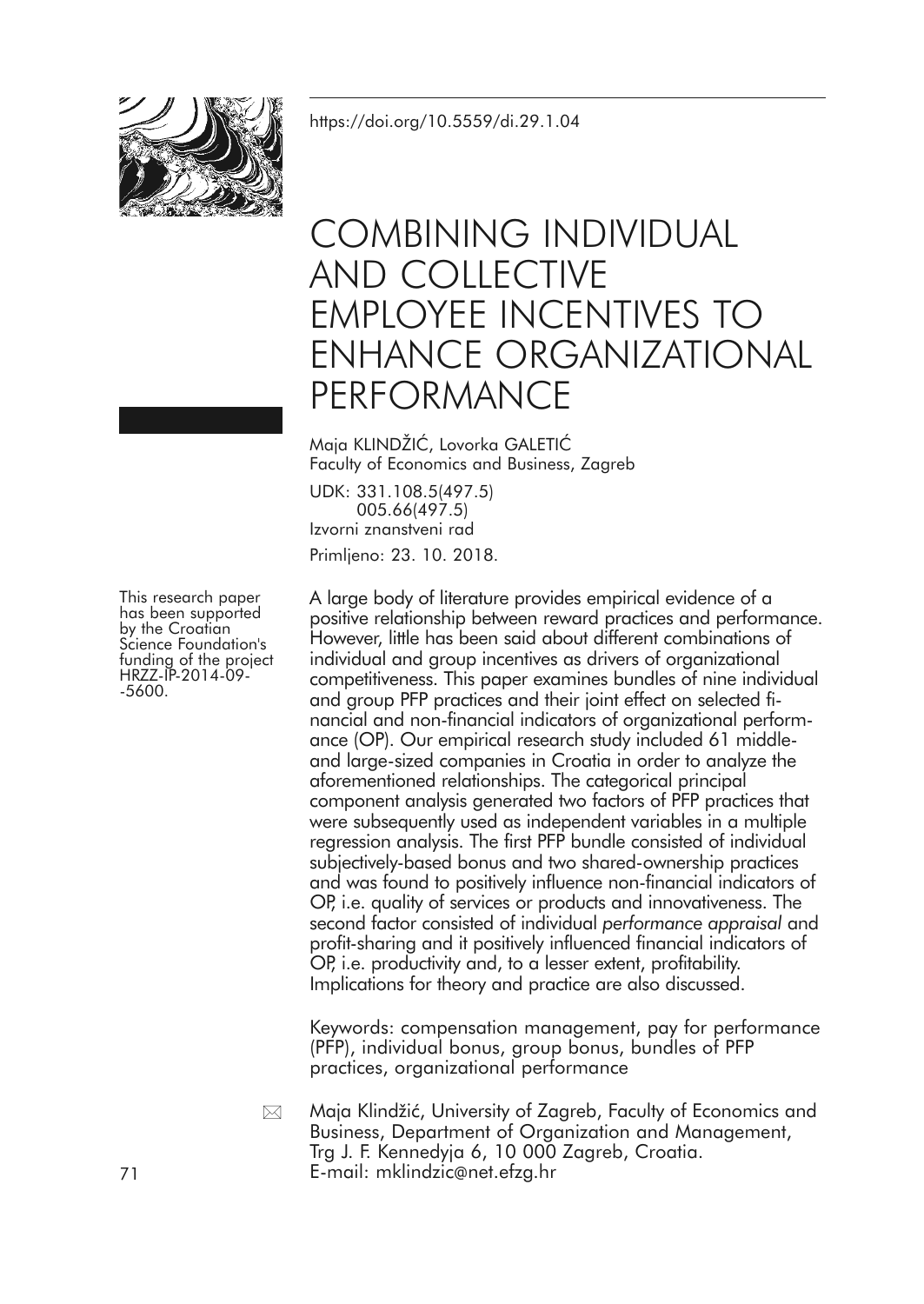#### **INTRODUCTION**

In today's challenging business environment, the need to use pay strategically is more important than ever as organizations and their leaders look for ways to improve outcomes, performance, productivity, and teamwork (Gross & Friedman, 2004; Perkins, White, & Jones, 2016). In doing so, linking rewards to business goals and competencies is essential to gaining competitive advantage through people (e.g. Chen & Wang, 2018; Milkovich, Newman, & Gerhart, 2016). Reinforcement theory identifies monetary rewards as one of the most important channels through which organizations can reinforce behaviors (Skinner, 2014 after Gallani, 2017); however, not all monetary rewards are equal (Kato & Kauhanen, 2018).

Monetary rewards are usually thought of as a sum of base pay, variable incentives and benefits, i.e. all financial rewards that an employee can obtain for work performed (Milkovich et al., 2016). While direct monetary compensation in the form of base pay is a steady source of income providing security for employees (e.g. Galetić, 2015), indirect compensation or benefits are more likely to affect the sense of belonging to the company (e.g. Perkins et al., 2016). However, what is often cited as a primary tool in eliciting economic behavior (Trisolini, 2011) that results in improved business performance (Galetić, 2015; Kato & Kauhanen, 2018) is variable pay, incentive pay or pay for performance (PFP).

Even though the first PFP application can be traced to Frederick Taylor in the late 1800s and early 1900s (Thurkow, Bailey, & Stamper, 2000), a revival in this practice occurred in the 1990s with PFP becoming the central concept of "The new pay" development (Trevor, 2013) when it was presumed that PFP systems would be dominantly used in order to retain and motivate employees. Besides a clear fit with motivation objectives, researchers have claimed that a high incentive-to-base pay ratio makes some labor costs variable and may help to attract and retain hard-working, risk-taking employees (Montemayor, 1996). In fact, it has been shown recently that the use of PFP is much more cost effective than a general pay rise (e.g. Burgess, Propper, Ratto, & Tominey, 2017). Today, a more recent stream of economics and management literature has once again demonstrated a shift from the focus on pay level to an increased interest in PFP (see Gerhart, 2017).

Since PFP is typically introduced to answer a principal- -agent problem (Lee-Meyer & Doyle, 2017), PFP research focuses mainly on organizational performance (Park, Min, & Chen, 2016). A large body of literature provides empirical evidence 72 of a positive relation between PFP incentives and performance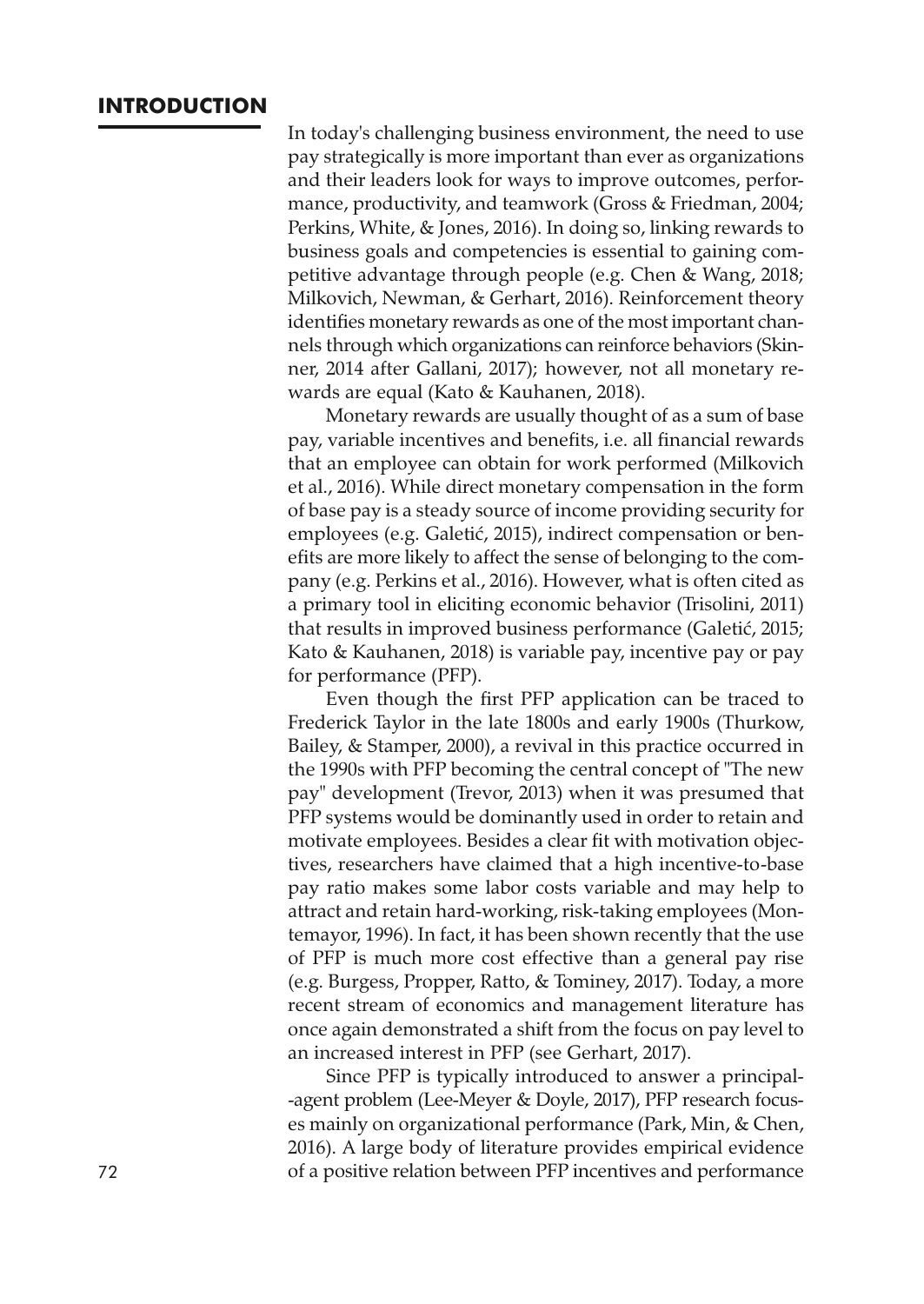KLINDŽIĆ, M., GALETIĆ, L.: COMBINING...

(Gallani, 2017) and/or productivity (e.g. Bucklin & Dickinson, 2001; Kato & Kauhanen, 2018). PFP research has also confirmed links to behavior-related outcomes such as creativity (e.g. Zhang, Long, Wu, & Huang, 2015) and happiness (e.g. Park et al., 2016). Certain gaps, however, are still present in the literature regarding PFP. More precisely, research is usually strongly divided between examining either individual or collective PFP and their effects on various organizational outcomes. Studies that take into account the interplay between individual and collective PFP practices in the business environment and their joint effect on organizational performance are almost non-existent.

The recent and on-going interest in analyzing PFP in various contexts (e.g. Dahl & Pierce, 2019; Gallani, 2017; Gerhart, 2017; Han & Kim, 2018; Lee & Meyer-Doyle, 2017; Nyberg, Maltarich, Abulsalam, Essman, & Cragun, 2018) was an impetus to conduct a study which would bring a new perspective to the field. Consequently, in order to investigate the joint effect of bundles of PFP practices on organizational performance an empirical research study was undertaken on a sample of 61 middle- and large-sized companies in Croatia. The rest of the paper is organized as follows: firstly, available research on the individual and collective PFP as separate practices is presented. This is followed by an overview of available knowledge on bundles of PFP practices. Secondly, research methodology and research results are described in detail and, finally, after a discussion of research findings, comments on the main limitations, theoretical and practical contributions as well as prospects for future studies are given.

# **THEORETICAL BACKGROUND ON PFP INCENTIVES AND THEIR RELATIONSHIP WITH ORGANIZATIONAL PERFORMANCE**

Compensation is generally considered to be of great strategic importance as it has implications for employee attraction, retention and performance (e.g. Galetić, 2015; Gross & Friedman, 2004), which, in turn, have consequences for organizational performance (e.g. Chen & Wang, 2018). PFP or variable pay is considered as "the practice of paying an amount of pay in addition to or instead of base pay as part of an employee's total remuneration which varies according to criteria" (CIPD, 2006 after Perkins et al., 2016). More generally, it is said that employers use variable forms of remuneration to elicit greater work efforts, to enhance employees' commitment, to attract better- -quality workers or to act as a substitute for direct monitoring of worker performance by management (Pendleton, Whitfield, & Bryson, 2009). Both individual and group PFP practices have 73 been proven useful in eliciting specific work behaviors.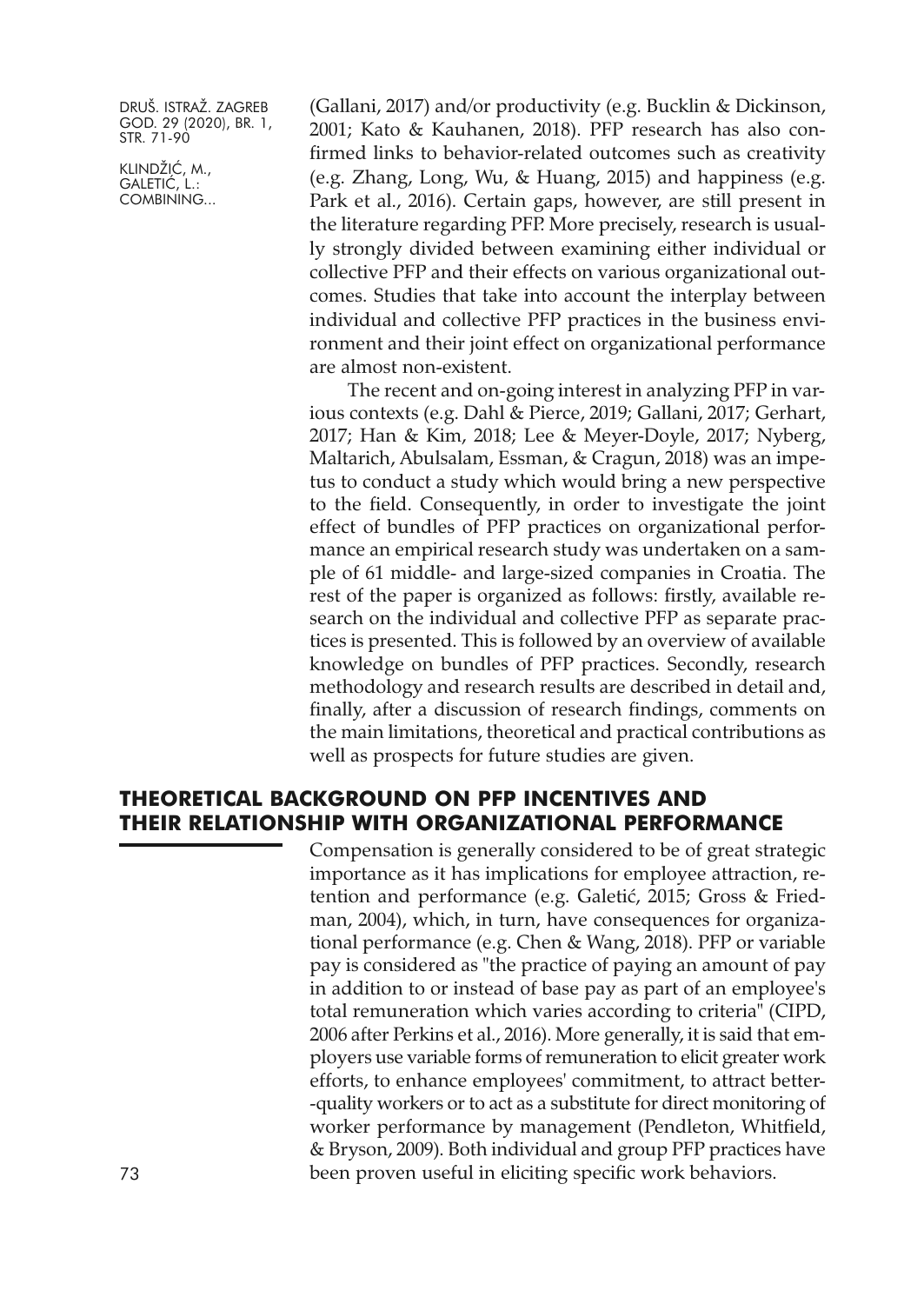#### **Individual PFP practices**

Generally speaking, two types of individual PFP incentives should be distinguished (Boeri, Lucifora, & Murphy, 2013; Perkins et al., 2016): performance pay linked to any objective measure such as pieces produced per hour or value of contracts sold; and merit pay based on subjective measures generated either directly by a superior or more formally by a *performance appraisal* system. Central to individual PFP for all non-production-related jobs, as well as employees in science and R&D (Galetić, 2015), is the concept of performance appraisal (PA), which is one of the core concepts of high performing work practices (HPWP) as well (Huselid, 1995). Employee PA scores are related to a range of important employment outcomes, including merit pay and bonuses, promotions, demotions and dismissals, as well as employee quits (Capelli & Conyon, 2016). Several authors point out that different PAs have different *foci*, including those developmental, control, and results-oriented (e.g. Milkovich et al., 2016). However, Combs, Liu, Hall, and Ketchen (2006) argue that PAs need to be developmental in order to be effective. For some practices, such as incentive compensation, the specific version of the practice, such as group versus individual bonuses, might matter less than for other practices, such as developmental versus control-oriented PA (Combs et al., 2006).

It has been well established in the literature that *individual-based bonusschemes,such asindividual-based pay for performance, merit pay, sales commission incentives, and piece-rates*, can have a positive effect on organizational performance (e.g., Kim, 2012). At the same time, evidence suggests that merit pay made on an individual basis is controversial; with some people believing it actually harms performance (Pfeffer, 1994). For example, it has been argued that monetary incentives, by focusing attention on the external reward related to a task, decrease intrinsic motivation and, thus, can decrease effort and task performance, as explained by cognitive evaluation theory (e.g., Deci & Ryan, 1985). Burgess et al. (2017), for example, found little impact of the piece-rate scheme on quality measures, which they interpret as due to the differential measurement technology. In other contexts, it can also be explained by the fact that piece-rate compensation gives employees financial incentives to increase the quantity of services provided at the expense of quality when the deficiencies in quality are difficult to detect (Trisolini, 2011).

## **Collective or group PFP practices**

Rewarding collective outcomes has become an increasingly important strategic motivational tool for driving collective success, reflecting the insight that paying employees for individ-74 ual contributions does not always optimize performance in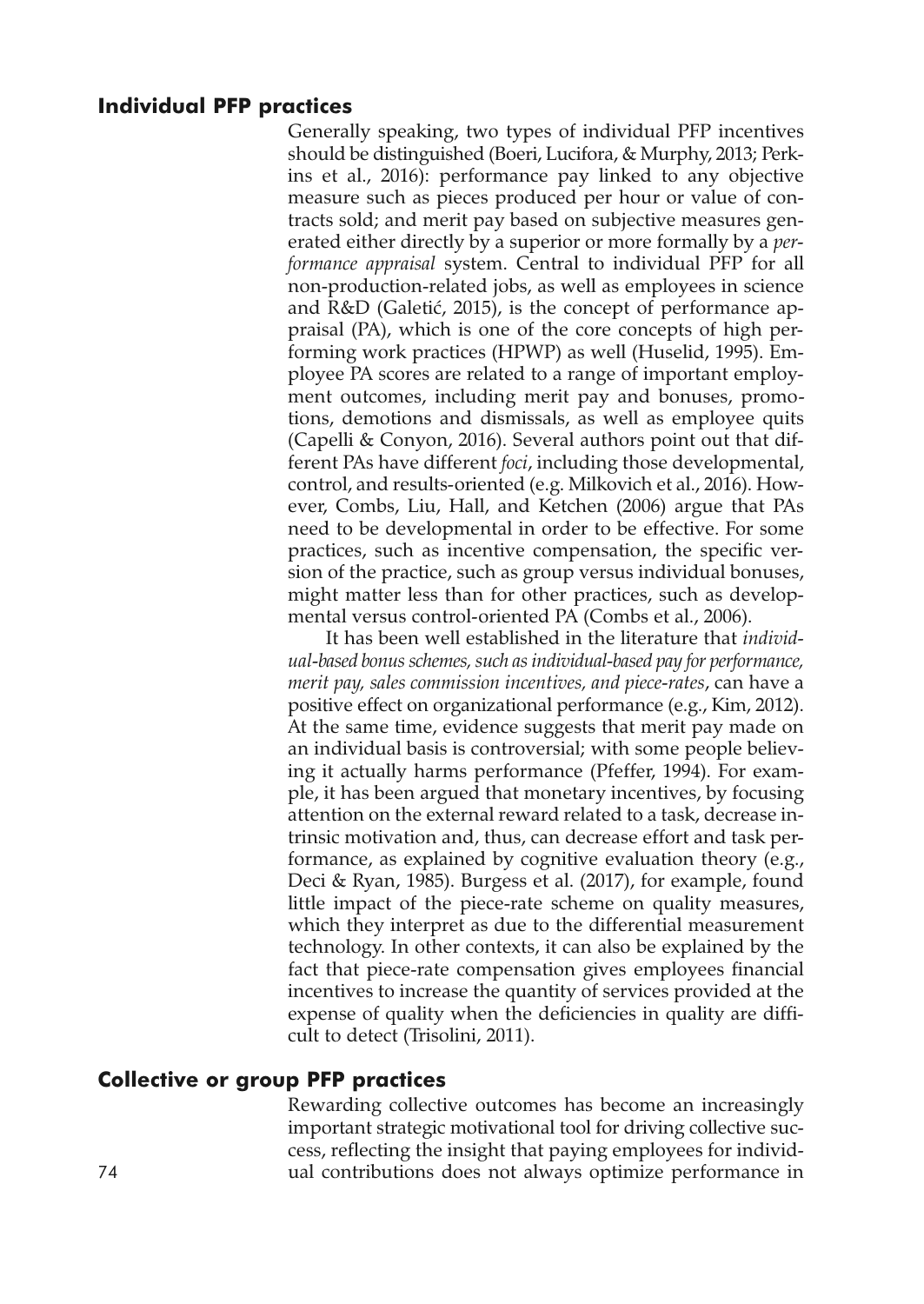KLINDŽIĆ, M., GALETIĆ, L.: COMBINING...

collective endeavors (Nyberg et al., 2018). The usual types of collective PFP practices discussed in the literature are (Galetić, 2015; Perkins et al., 2016): *goal-sharing, gain-sharing, profit- -sharing, employee-shared ownership* (ESO) in the form of ESOP and stock options, and *non-financial group recognition*, with profit-sharing and ESO being dominantly explored.

Several potential beneficial effects of collective incentives have been identified in the literature, such as higher motivation and commitment, lower absenteeism and labor turnover and greater identification of workers with the interest of their firm (e.g., Kato & Kauhanen, 2018; Perkins et al., 2016; Weitzman & Kruse, 1990). However, different group incentives produce different outcomes. For example, it has been shown that long-term group incentives have a stronger relationship with psychological ownership while short-term group incentives have been found to be strongly related to organizational commitment (Han & Kim, 2018).

As for specific types of group incentives, there is considerable evidence that e.g. profit-sharing has either a neutral or a positive effect on company economic performance (Fibírová & Petera, 2013). In most cases, researchers have assessed corporate performance via income, investment and sales, and concluded that profit-sharing firms generally perform better and grow faster than non-profit-sharing firms (e.g., Florkowski, 1987; Pološki Vokić, Klindžić, & Načinović Braje, 2016). This impact may be as a consequence of the direct influence of profit-sharing on employee productivity (due to the dependence of their pay on profit), but it seems that various mediating mechanisms may be more important, especially the effects on employment stability, absenteeism and related issues, as well as the effects on employee attitudes and on relationships between employees (see Fibírová & Petera, 2013).

As regards employee-shared ownership, however, and its influence on organizational outcomes such as productivity or profitability, results are not as straightforward as in the case of profit-sharing schemes (Festing, Groening, Kabst, & Weber, 1999). While there is sporadic evidence that ESO is associated with subsequent manager and employee performance (Capelli, Conyon, & Almeda, 2019), as well as with organization performance through psychological ownership (Javed & Idris, 2018), most studies have demonstrated that ESO improves employees' attitudes and behavior. More specifically, the rate of new product introduction is a function of stock options provided to employees in the most recent study of Agnihotri and Bhattacharya (2020, *forthcoming*), which implies that stock options can positively influence employee innovative work 75 behaviour (e.g. Chen & Weng, 2018; Usman, Xiao, & Li, 2018).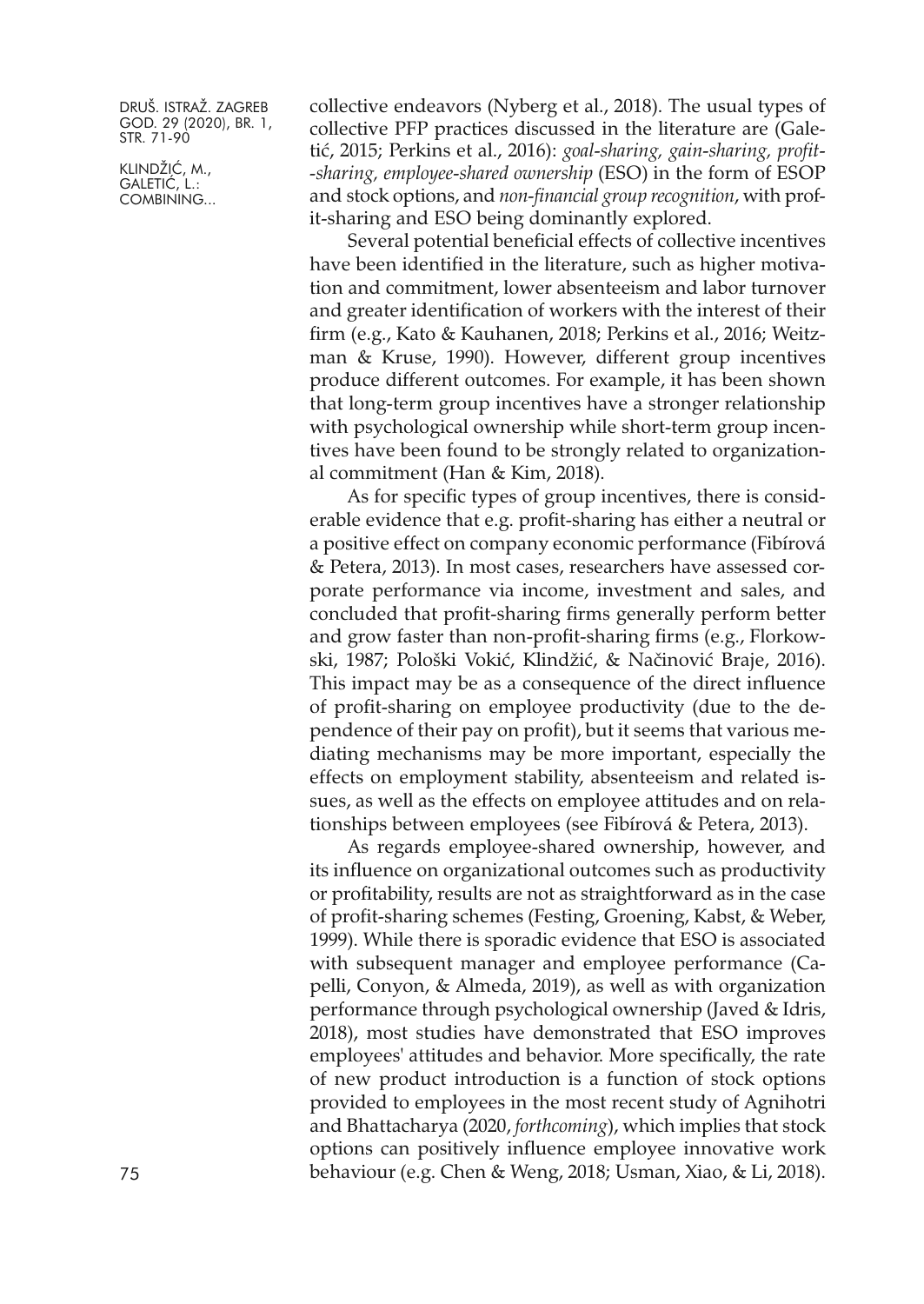# **Combining individual and group PFP practices – an overview of available arguments and studies**

An overview of studies available so far indicates that both individual and group incentives each have different beneficial effects on employees' and organizational performance. The former was confirmed by meta-analysis of 146 studies by Garbers and Konradt (2014) who examined the effects of both types of incentives on peoples' performance with the positive overall effect size of both types. Even though research comparing individual and group incentives as drivers of business performance is scarce (Brown, Lanis, & Bairstow, 2010; Diez, 2017), studies combining both types of PFP are even harder to find. In an attempt to capture "the best of both worlds", researchers have often advocated compensation systems that contain elements of both types of incentives (e.g. Kozlowski & Ilgen, 2006; Van Bavel & Pecker, 2016) but have rarely attempted to undertake empirical research to confirm their assumptions.

Interestingly enough, there are several researchers who have contested the idea of mixing individual and group incentives even though they have not examined their claims empirically. For example, Barnes, Hollenbeck, Jundt, DeRue, and Harmon (2011) state that there are reasons to believe that mixed individual and collective PFP systems may act much less like group incentive systems than is generally believed. More specifically, they propose that combining individual and group incentives creates a conflict between the individual and collective interests of employees. Beersma et al. (2003) suggest that one potential form of defection in the context of team performance is avoiding information sharing and collective problem-solving behaviors that can prevent errors. Similarly, Barnes et al. (2008) do not provide empirical evidence but do suggest that mixed systems may promote effort but also defection.

There is considerable evidence, however, that focusing on only one type of PFP can result in adverse effects as well. Lee and Meyer-Doyle (2017) draw on the agency theory to explain how the firm's risk is transferred to the employee when an individual receives a compensation based on performance outcomes. A PFP scheme is a representative example of such risk transfer from the firm to the individual because a dominant portion of the individuals' overall compensation becomes dependent on their own performance (Lee & Meyer-Doyle, 2017). On the other hand, when it comes to group PFP, the collective effort model (Karau & Williams, 1993) shows that purely group-based incentives may lead to social loafing, i.e. the reduction of effort that occurs when individuals work col-76 lectively rather than independently (Barnes et al., 2011).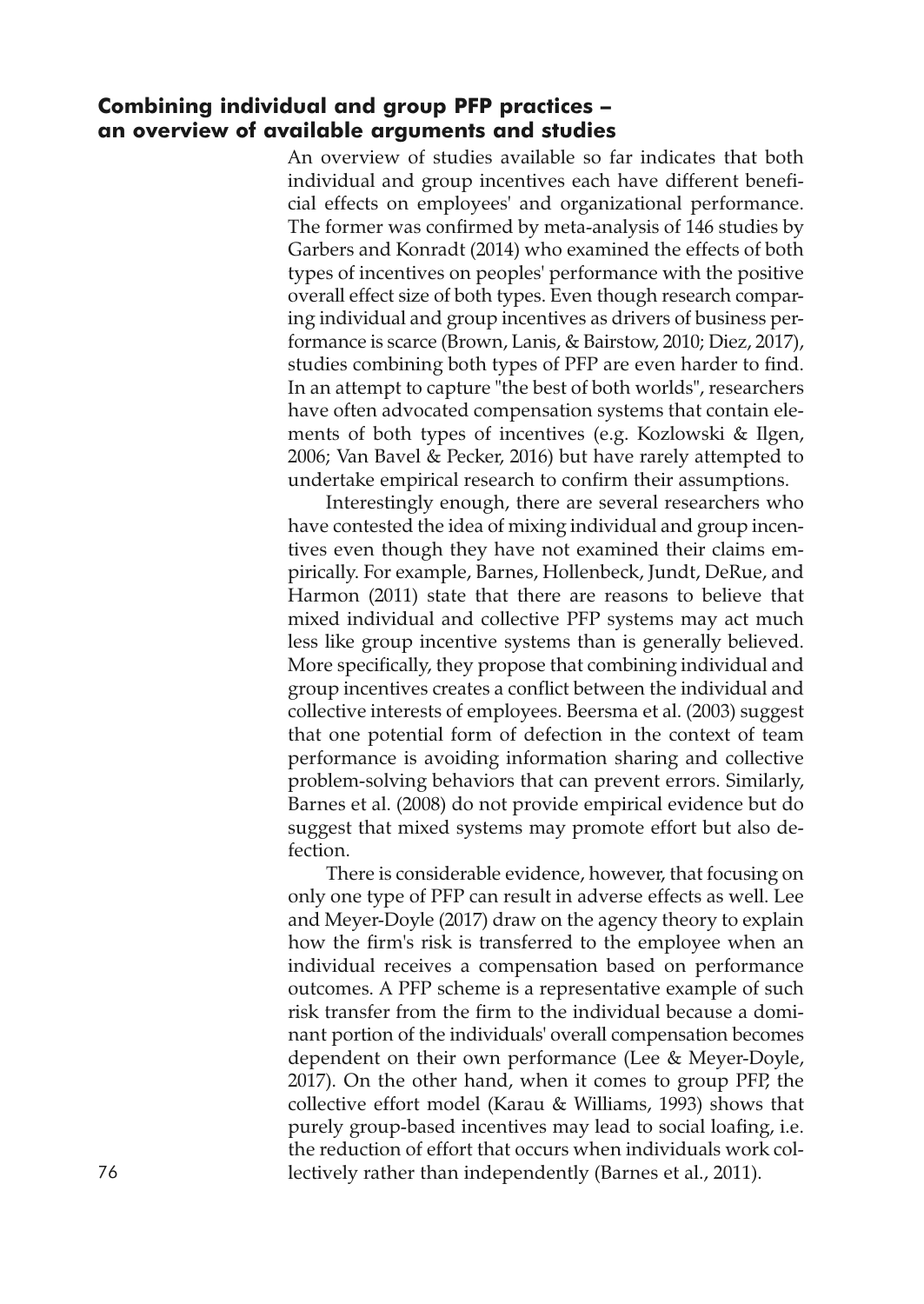KLINDŽIĆ, M., GALETIĆ, L.: COMBINING...

Few empirical studies have been conducted on comparative effects of individual and collective PFP practices and especially with regard to their combination and the consequent effects on organizational outcomes. In the study of Thurkow et al. (2000) the relative effectiveness of three types of monetary incentive contingencies was estimated among the employees of a telephone research company based in Florida, USA. The results indicated that a *combination of individual and group incentives produced a greater number of call completions per hour* when compared to call completions observed under the baseline incentive contingencies, while the highest productivity rates were observed under individual incentive contingencies. More recently, Kato and Kauhanen (2018) exploited a panel nature of Finnish Linked Employer-Employee Data on the details of PFP and found that *collective PFP are more powerful in boosting enterprise productivity than individual incentives.*

When it comes to mixed individual and collective PFP practices, three studies offer insights into the area. In the experiment conducted among students at a large USA/Midwestern university, Barnes et al. (2011) have found that, in comparison to group only incentives, *mixed individual/group incentives lead team members to perform faster but less accurately* and focus on their own task work to the detriment of backing up behavior. A relatively recent research by Ladley, Wilkinson, and Young (2015) examines the effect of individual versus group incentives on work group behavior and performance under different task conditions by applying computational social methods to simulate work group interactions. They have found that *group-based systems outperform individual-based and mixed systems*, producing more cooperative behavior in most types of interaction games. Finally, the most recent study by De Speiegelare, Van Gyes, and Van Hootegem (2018) on PFP and innovative work behavior (IWB) conducted in Belgium on a sample of employees from several different industries has generated ambiguous results. More precisely, *receiving both individual and collective PFP weakens the positive relation between learning opportunities and IWB* and positively affects the relation between upward communication and IWB.

The disparate nature of findings of the few studies on combining individual and group incentives prompted us to examine the issue on a sample of organizations. The intention to examine a mixture of different PFP practices is backed up by MacDuffie (1995), according to whom the appropriate unit of analysis for studying the link between different human resource (HR) practices and competitiveness is an interrelated and internally consistent 'bundle' of practices, rather than 77 individual practices. Such bundles create multiple reinforcing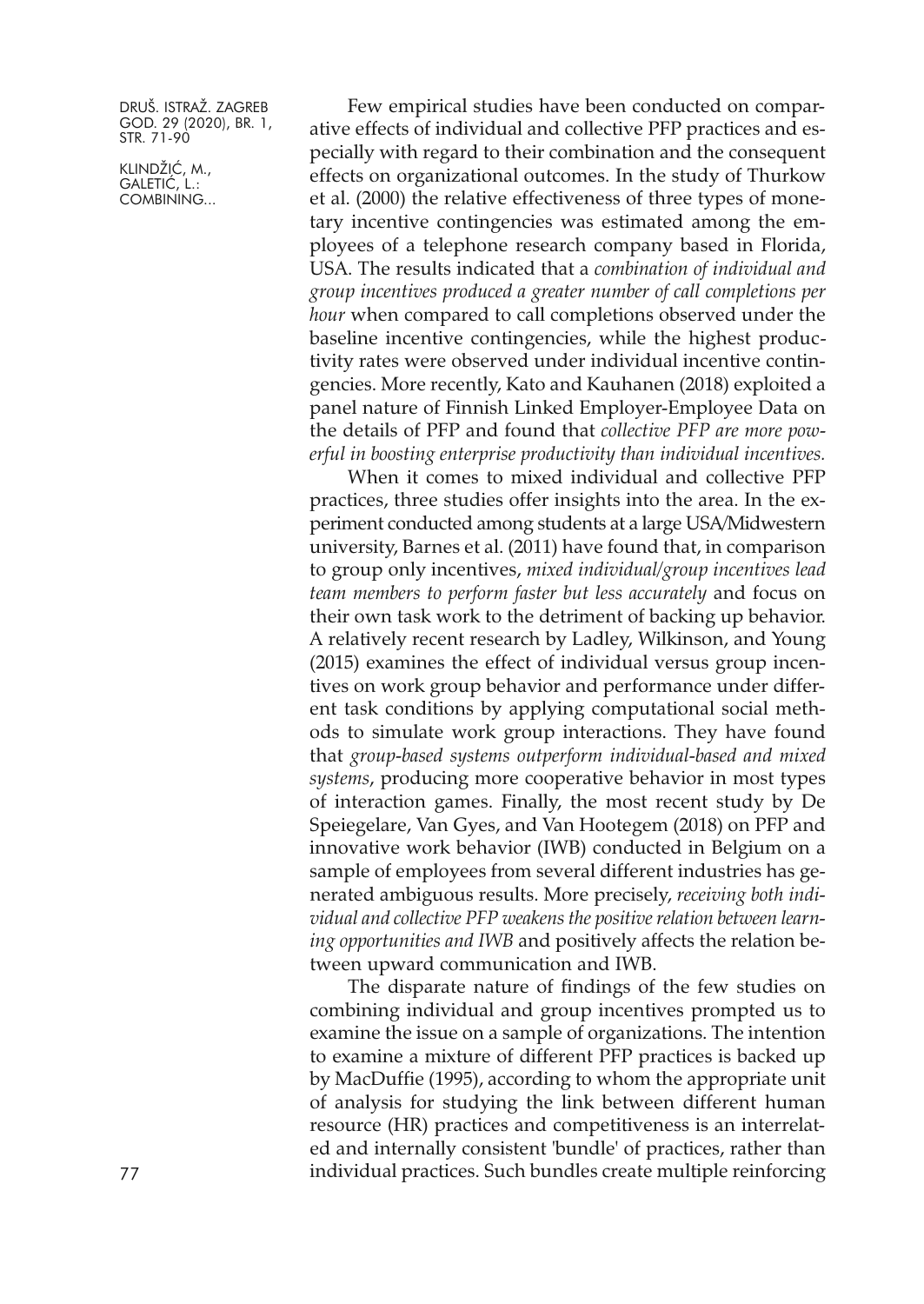conditions that, according to Perry-Smith and Blum (2000), are consistent with ideas advanced in strategic HR research focusing on effective economic performance and recognizing HR as a primary source of sustainable competitive advantage.

### **EMPIRICAL RESEARCH ON BUNDLES OF PFP INCENTIVES AND THEIR RELATIONSHIP WITH ORGANIZATIONAL PERFORMANCE**

#### **Research methods**

*Research instrument*. Our empirical research instrument was designed as a questionnaire comprising a total of 46 questions. It was used to collect data on compensation management systems in general. The majority of key questions about different reward management practices were either constructed by authors or adapted from different journal articles and internal materials of the Chartered Institute for Personnel Development. The average time taken to fulfill the questionnaire was between 30 and 45 minutes.

*Measures*. As for the *independent variables*, two groups of PFP practices were used. *Individual PFP practices* that were analyzed in the study are those most commonly referred to in the literature i.e. performance appraisal, superior's subjective assessment-based occasional bonuses, sales commissions and non- -financial individual recognition. As for the *group PFP practices*, several were analyzed in the study: goal-sharing, profit-sharing, ESOP, stock options and non-financial group recognition. In both cases, the respondents could also opt for "none of the previously mentioned practices". In total, 9 different variable PFP practices were analyzed. All PFP variables were treated as dichotomous variables, i.e. respondents were asked to provide information on whether a certain PFP practice existed (yes  $= 1$ ) or not (no  $= 0$ ) in their organization for the key personnel i.e. managers and talented employees. The *dependent variables* in this study were: *productivity* and *profitability*, which are among the most commonly used measures of performance (Huselid, 1995), as well as two non-financial measures of performance, i.e. *quality of services or products* and *innovativeness*, all treated as continuous variables. The respondents were asked to assess these four measures on a Likert type 5-point scale where 1 represented the lowest level while 5 represented the highest level of the state of the observed measures of organization performance. Finally, *independent characteristics* of the companies that were taken into account were: their size measured by number of employees, year of establishment and industry, ownership structure (private domestic, private foreign, state-owned, mixed) and legal form (limited liability com-78 pany or joint stock company).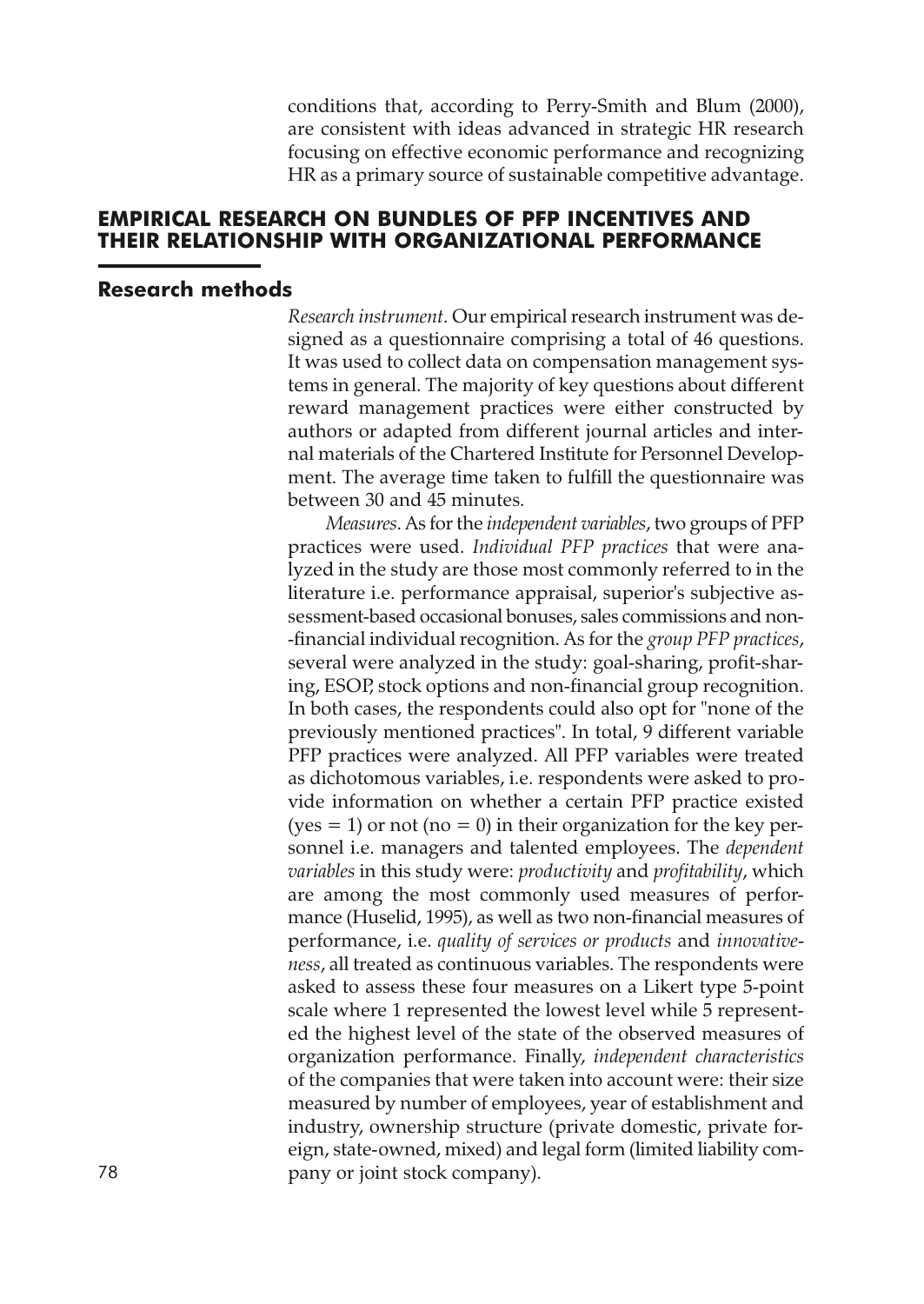KLINDŽIĆ, M., GALETIĆ, L.: COMBINING...

*Sample*. The selection of study participants was conducted bearing in mind that the large and medium-sized companies are expected to have more sophisticated HRM practices in general (Kotey & Sheridan, 2004) and reward practices specifically. According to the relevant national Accountancy Act (National Gazette, 2010), enterprises are considered medium-sized if they employ between 100 and 250 employees, and large if they employ more than 250 employees. The population of Croatian companies (excluding the banking and finance sector) with more than 100 employees was obtained through the Croatian Chamber of Commerce (CCC) database. It was revealed that approximately 1700 companies employ more than 100 people, out of which 386 companies employ more than 250 people.

*Data collection process and analysis*. After the population of middle and large-sized companies was identified, an online questionnaire accompanied by a cover letter from the project leader was sent to HR department managers of all companies in the CCC database in April 2017. Reminders were sent out in May and June, followed by personal reminders using project members' professional networks. Upon the receipt of the 61st questionnaire in October 2017, the data collection phase was concluded and a statistical analysis of the primary data with IBM SPSS 20.0 performed. The independent characteristics of the companies in the sample are given in Table 1. The following methods and tests were used in this research study: descriptive statistics, correlation analysis, categorical principal component analysis and multiple regression analysis.

**U** TABLE 1<br>Sample characteristics by industry, year of<br>establishment, number<br>of employees,<br>ownership structure<br>and legal form

| Company characteristic            | Data distribution                                                                      |
|-----------------------------------|----------------------------------------------------------------------------------------|
| Industry<br>Year of establishment | Manufacturing - 55.70%, services - 44.30%<br>Before 1990 - 43.30%, after 1990 - 56.70% |
| Number of employees               | Less than $250 - 52.50\%$ , more than $250 - 47.50\%$                                  |
| Ownership structure               | Private domestic - 55.70%, private foreign - 32.80%,<br>state-owned and mixed - 11.50% |
| Legal form                        | Joint stock company - 32.80%, limited liability<br>company $-67.20\%$                  |

Both manufacturing and service companies are almost equally represented in the sample, as are the companies that employ less than 250 and more than 250 people (middle-sized and large-sized companies, respectively). As for the establishment age, companies founded after 1990, when central planning was abandoned, slightly prevailed (56%). When it comes to ownership structure, more than half of the sample is comprised of private domestic companies, one-third of the sample 79 are privately-owned foreign companies, while state-owned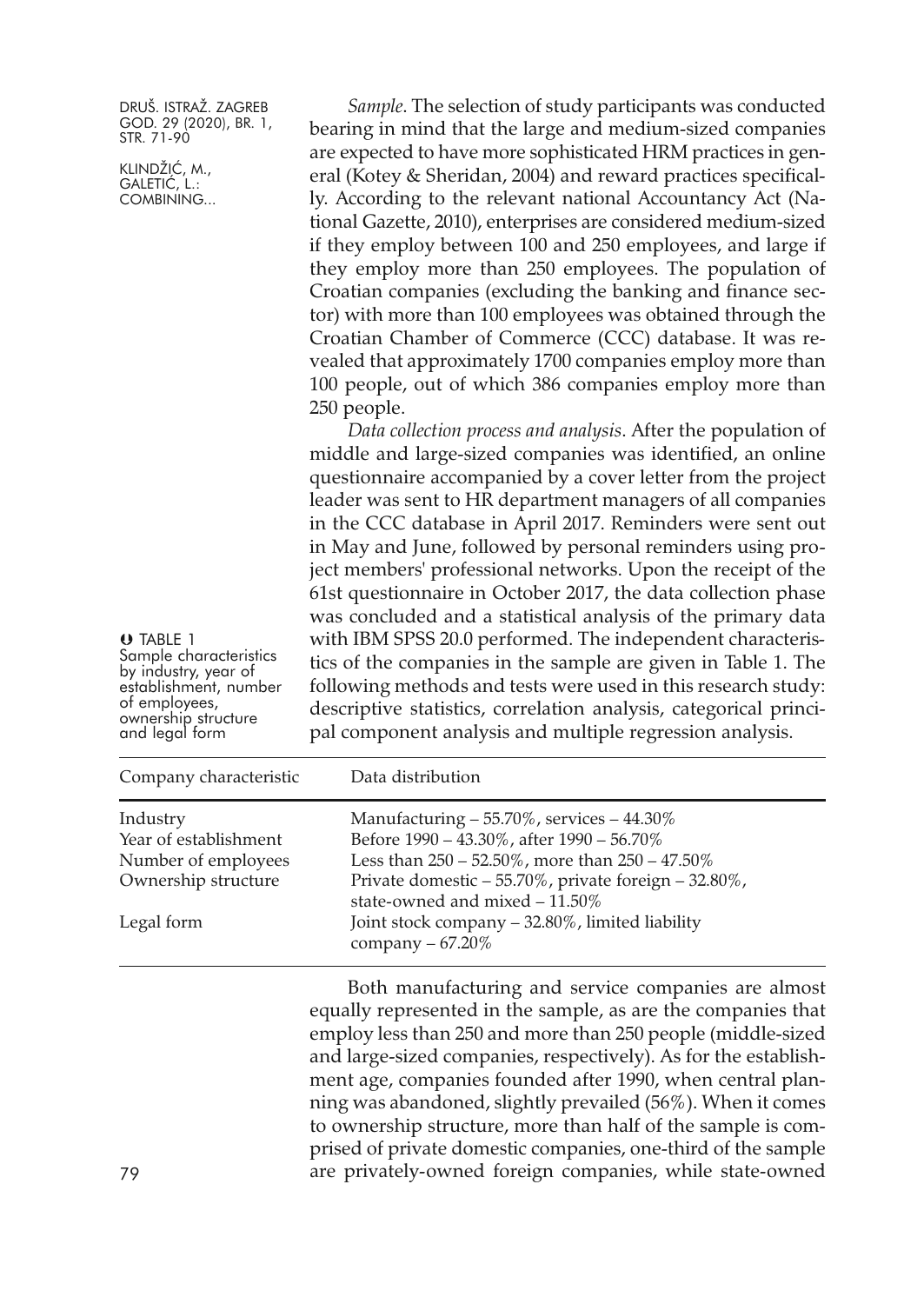and companies with mixed ownership are underrepresented (10.80% combined). Limited liability companies form a majority (66%), while the rest are joint stock companies (34%).

#### **Research results**

As mentioned earlier, the presence of 9 different individual and group PFP practices was examined by the questionnaire (results are shown in Table 2). Upon analyzing the data, it was revealed that performance appraisal was found in more than half of the examined companies, while occasional bonuses based on subjective evaluation as well as individual non-financial recognition were applied in 41% of the sampled companies. Additionally, sales commissions as the only objectively-based measure of individual performance, were found in approximately 30% of the companies. Group incentives, however, were less prevalent. Group non-financial recognition was found in 26% of companies, followed by profit-sharing and goal-sharing, which occur in approximately 20% of the cases. Employee-shared ownership in the form of ESOP and stock options was found in approximately 12% of the companies taking part in this study. Interestingly, while only 5% of the companies reported that none of the individual PFP was used, almost 38% of companies had no group incentives applied for their managerial staff and talented employees.

 TABLE 2 The distribution of different PFP practices in the sample

| Type of individual PFP incentive % of sample |       | Type of group PFP incentive<br>% of sample |       |
|----------------------------------------------|-------|--------------------------------------------|-------|
| Sales commissions                            | 29.51 | Goal-sharing                               | 19.67 |
| Superior subjectively-assessed               |       | Profit-sharing                             | 19.67 |
| occasional bonuses                           | 40.98 | Employee Shared Ownership Program          | 11.47 |
| Performance appraisal                        | 50.82 | Share options                              | 11.47 |
| Individual non-financial recognition         | 40.98 | Group non-financial recognition            | 26.23 |
| None of the above                            | 4.92  | None of the above                          | 37.70 |

The next step included identifying combinations of PFP practices that could be used as factors in the following step of the analysis. A confirmatory factor analysis (CFA) with ordinary maximum likelihood (ML) would be the method of choice. However, since our variables are of categorical (i.e. dichotomous) nature, a different strategy was sought. As explained by Brown (2006), the potential negative consequences of treating categorical variables as continuous variables in CFA are multifold, including attenuated estimates of the correlations among indicators and incorrect parameter estimates, test statistics and standard errors. Instead, a Principal Component Analysis (PCA) with nonlinear optimal scaling transformations for ordinal and categorical data (NLPCA) was found to be a 80 more adequate technique. NLPCA does not make assump-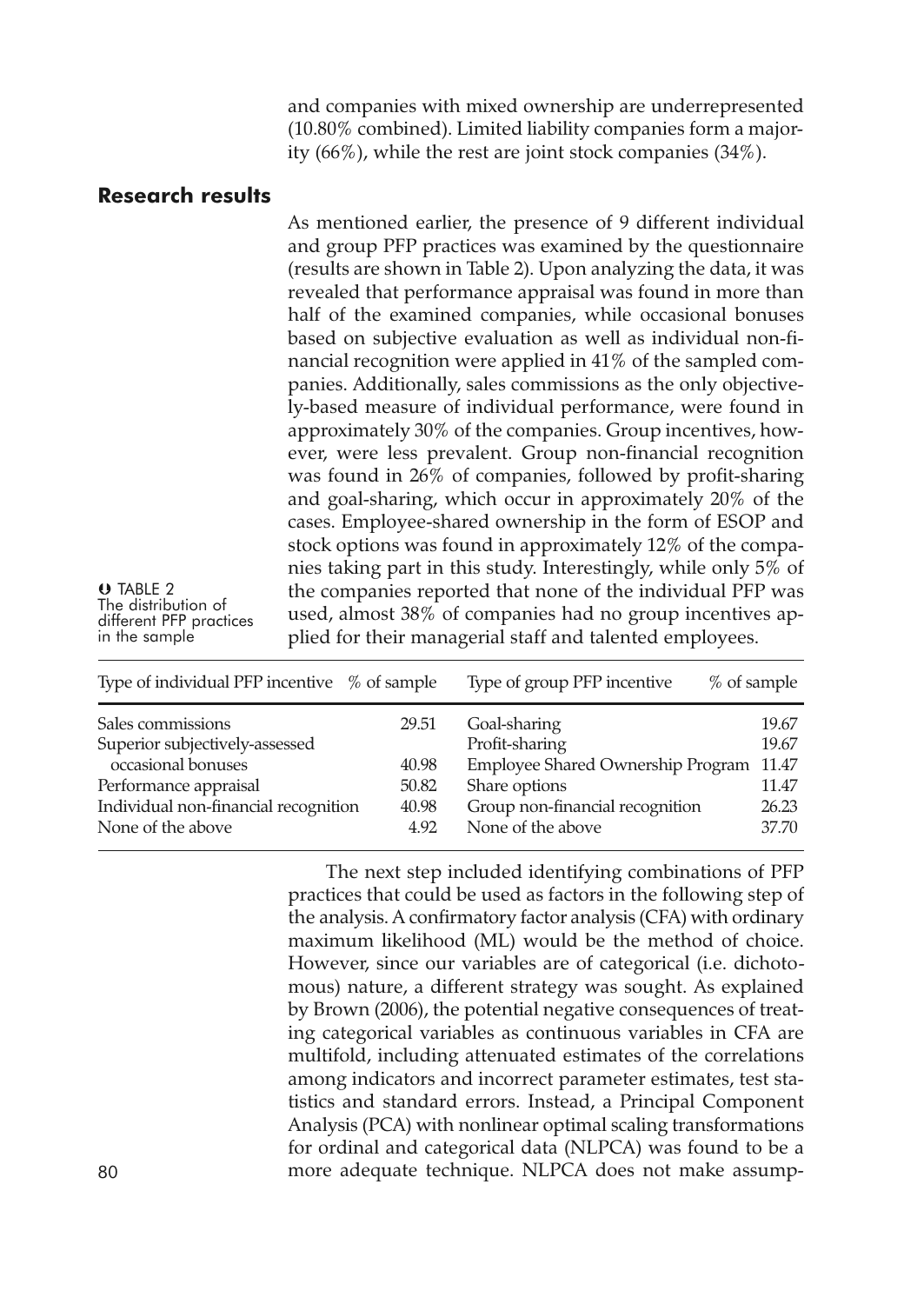KLINDŽIĆ, M., GALETIĆ, L.: COMBINING... tions concerning the measurement level of the variables and the nature of their relationships, but analyzes the data at a level specified by the researcher (interval, ordinal, or nominal), resulting in quantifications of the categorical variables that reveal the shape of the relations between them (Manisera, van der Kooij, & Dusseldorp, 2010).

For the purpose of data analysis, the CatPCA feature of IBM SPSS 20.00 was used which allows for the measurement of nonlinear relationships between variables (Mendes & Ganga, 2013). In this specific case, the weight for variables must be a positive integer and was set to a default value of 1. The normalization method chosen for the analysis was Variable Principle, which optimizes the association between variables. The coordinates of the variables in the object space are the component loadings (correlations with principal components, such as dimensions and object scores). The CatPCA procedure generated a two-factor solution with Cronbach Alpha for both factors deemed satisfactory ( $\alpha = 0.809$ ). Due to sample size, loadings cut-off was set to 0.5. Factors are shown in Table 3.

| Groups of PFP practices | PFP practices                                                                                     | Dimension / Component Loadings               | 2                                                  |  |
|-------------------------|---------------------------------------------------------------------------------------------------|----------------------------------------------|----------------------------------------------------|--|
| Individual PFP          | Performance appraisal<br>Sales commissions                                                        | 0.304<br>$-0.585$                            | 0.741<br>0.020                                     |  |
|                         | Subjectively-assessed individual bonus<br>Non-financial individual recognition                    | 0.540<br>0.087                               | 0.402<br>0.415                                     |  |
| Group PFP               | Goal-sharing<br>Profit-sharing<br><b>ESOP</b><br>Stock options<br>Non-financial group recognition | 0.148<br>$-0.062$<br>0.619<br>0.830<br>0.272 | 0.079<br>0.708<br>$-0.473$<br>$-0.116$<br>$-0.166$ |  |
| Method                  | Variable Principal Normalization                                                                  |                                              |                                                    |  |
|                         |                                                                                                   |                                              |                                                    |  |

According to research results, PFP practices that loaded on the *first factor* were the subjectively-assessed individual bonus and two group PFP practices related to employee-shared ownership (ESOP and stock options). Practices that loaded on the *second factor* were again a combination of individual and group practices, i.e. performance appraisal and profit-sharing. Once the factors were identified, the final step was to enter them into multiple regression analysis in order to test their influence on selected indicators of organizational performance. The descriptive statistics of the dependent variables is shown in Table 4.

Both financial and non-financial indicators of organizational performance are assessed as being either average or slight-81 ly better than those of competitors  $(M > 3.5)$ . Non-financial in-

The component<br>loadings of individual and group PFP factors

TABLE 3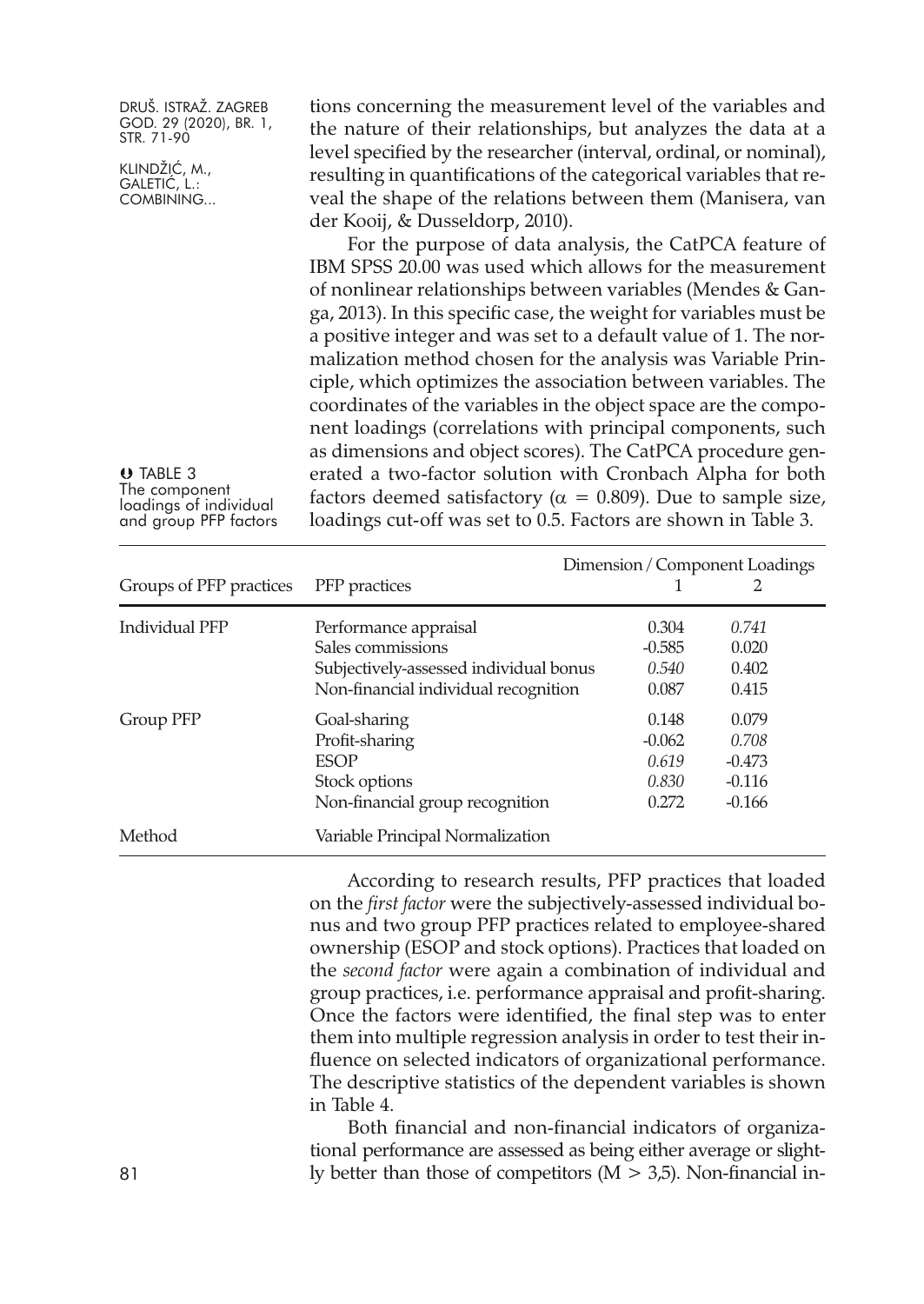**U** TABLE 4<br>The distribution of and correlations between<br>different organi-<br>zational performance<br>outcomes

dicators show both higher average values compared to the first group of indicators as well as higher though moderate correlation  $(r = 0.554, p = 0.01)$ . Factors 1 and 2 were regressed on all four indicators of organizational performance and details are summarized in Table 5.

| Indicators                                                                                 | M                            | $\sigma$                     |                                |                       |           |  |
|--------------------------------------------------------------------------------------------|------------------------------|------------------------------|--------------------------------|-----------------------|-----------|--|
| 1 Productivity<br>2 Profitability<br>3 Quality of products or services<br>4 Innovativeness | 3.53<br>3.42<br>4.07<br>3.88 | 0.83<br>0.85<br>0.69<br>0.70 | $0.358**$<br>0.169<br>$-0.026$ | $0.422**$<br>$-0.026$ | $0.554**$ |  |

\*\*Correlation is significant at the 0.01 level (2-tailed).

| Model          |                                                                               | B                          | Unstandardized<br>coefficients<br>Std. Error | Standardized<br>coefficients<br>Beta | t                           | Sig.                    |
|----------------|-------------------------------------------------------------------------------|----------------------------|----------------------------------------------|--------------------------------------|-----------------------------|-------------------------|
|                | Productivity $R = 0.354$ , R squared = 0.125, Sig. = 0.027                    |                            |                                              |                                      |                             |                         |
| 1              | Constant<br>Factor 1<br>Factor 2                                              | 3.545<br>0.092<br>0.274    | 0.104<br>0.104<br>0.104                      | 0.112<br>0.336                       | 33.942<br>0.877<br>2.636    | 0.000<br>0.384<br>0.011 |
|                | Profitability R = $0.334$ , R squared = $0.112$ , Sig. = $0.055$              |                            |                                              |                                      |                             |                         |
| $\overline{2}$ | Constant<br>Factor 1<br>Factor 2                                              | 3.423<br>$-0.028$<br>0.269 | 0.114<br>0.127<br>0.108                      | $-0.029$<br>0.335                    | 30.044<br>$-0.218$<br>2.481 | 0.000<br>0.828<br>0.017 |
|                | Quality of products and services $R = 0.083$ , R squared = 0.05, Sig. = 0.088 |                            |                                              |                                      |                             |                         |
| 3              | Constant<br>Factor 1<br>Factor 2                                              | 4.075<br>0.200<br>0.016    | 0.088<br>0.089<br>0.088                      | 0.288<br>0.023                       | 46.409<br>2.250<br>0.179    | 0.000<br>0.028<br>0.858 |
|                | Innovativeness $R = 0.145$ , R squared = 0.114, Sig. = 0.013                  |                            |                                              |                                      |                             |                         |
| $\overline{4}$ | Constant<br>Factor 1<br>Factor 2                                              | 3.892<br>0.263<br>0.048    | 0.085<br>0.087<br>0.086                      | 0.375<br>0.069                       | 45.527<br>3.037<br>0.558    | 0.000<br>0.004<br>0.579 |

O TABLE 5

The summary of multiple regression analyses

Of four models presented in Table 5, two were statistically significant at 0.05 level (Productivity,  $R = 0.354$ ,  $p < 0.027$ ; Innovativeness,  $R = 0.145$ ,  $p < 0.013$ ) while the other two were significant at 0.10 level (Profitability,  $R = 0.334$ ,  $p < 0.055$ ; Quality of products and services,  $R = 0.083$ ,  $p < 0.088$ ). The percentage of variance accounted for was the highest in case of productivity  $(12.5\%)$ , followed by innovativeness  $(11.4\%)$ and profitability (11.2%), and very low for quality of products and services (5%). Research findings suggest that the first factor, i.e. a combination of occasional individual bonuses and 82 shared ownership results in enhanced organizational perfor-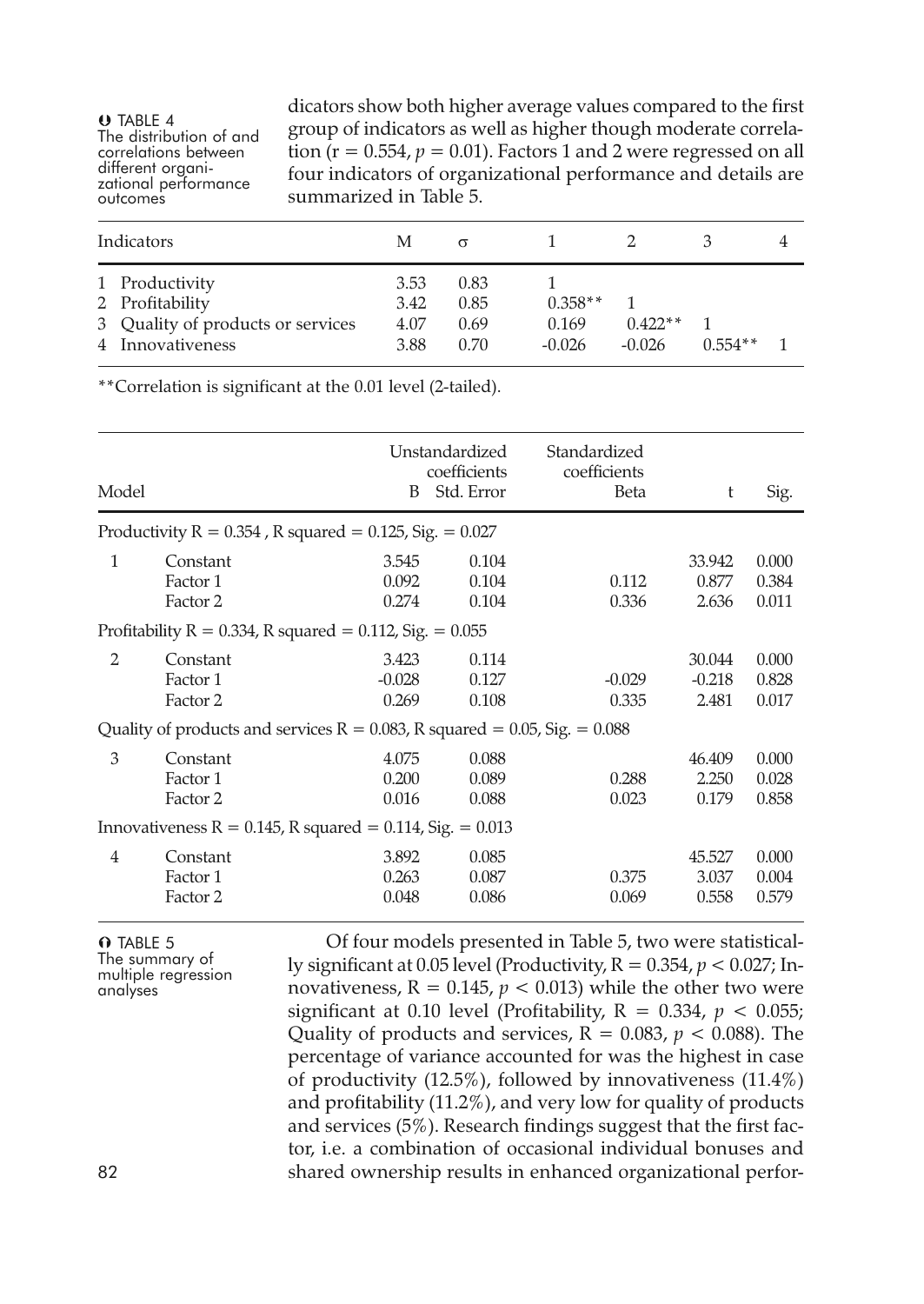KLINDŽIĆ, M., GALETIĆ, L.: COMBINING...

mance as measured by non-financial indicators. More precisely, it was found that the presence of the aforementioned combination of individual bonus and ESO positively influences product/service quality ( $p = 0.028$ ) and innovativeness ( $p = 0.004$ ). On the other hand, the second factor, i.e. the combination of performance appraisal and profit-sharing, was found to positively influence financial indicators of company performance, i.e. productivity ( $p = 0.010$ ) and profitability ( $p = 0.017$ ).

### **DISCUSSION AND CONCLUSION**

Several important findings were generated by the empirical research conducted on the sample of middle and large-sized companies in Croatia. First of all, two bundles of practices related to PFP practices were identified. More precisely, the first bundle consisted of individual subjectively-assessed bonus and two shared-ownership practices while the second bundle included individual performance-appraisal and group practice of profit-sharing. Similar to the second factor, Addison and Belfield (2008) found that training and profit-related pay tend to be adopted together with performance appraisal. These findings are in line with a stream of research related to HPWP (e.g. Perry-Smith & Bloom, 2000) which promotes the application of several types of reward incentives instead of focusing on just one reward practice. Moreover, the widespread enthusiasm for PFP over the recent years reflects the theory that quality and efficiency can be improved by focusing on economic incentives (Trisolini, 2011), which the second research finding indeed suggests.

More specifically, bundles of PFP practices were regressed on four different organizational performance indicators and the analysis generated several important findings. With regard to the financial indicators of organizational performance, i.e. productivity and profitability, the second bundle of PFP practices that combines performance appraisal and profit-sharing was found to be of positive, significant influence, especially with regard to productivity. Profit-sharing is generally considered to have a positive effect on company productivity (e.g. Festing et al., 1999); however, it has been demonstrated that companies with only one group incentive (e.g. only profit-sharing) do not necessarily achieve better performance than average companies (e.g. Addison & Belfield, 2000). The performance appraisal process and other HR-related practices (e.g. feedback information, career advancement, education and development) that result from this process could be the factor that contribute to or strengthen the influence of profit- -sharing on individual and company productivity. These 83 results may imply that employers acknowledge the existence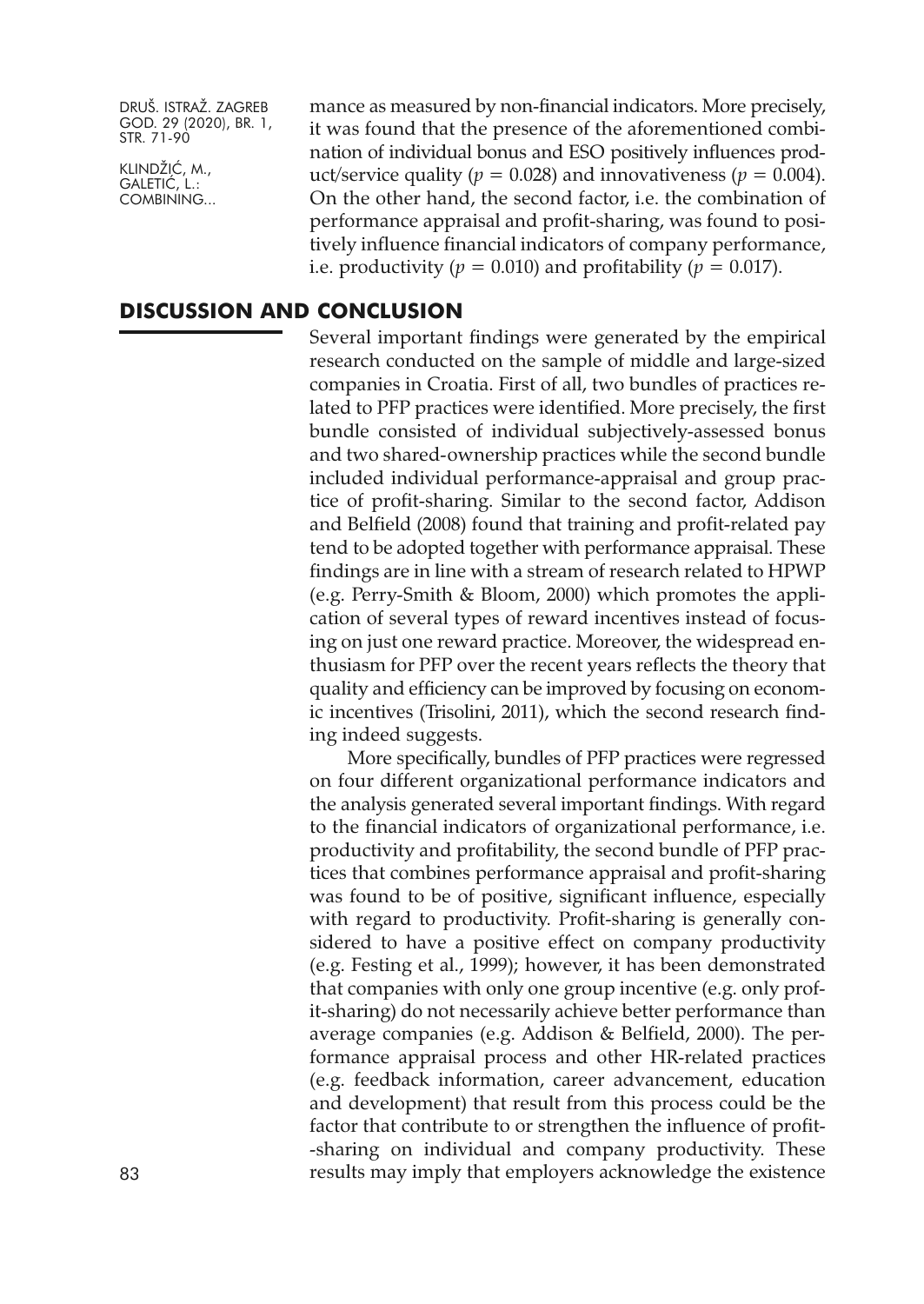KLINDŽIĆ, M., GALETIĆ, L.: COMBINING... of complementarities or synergies between HRM practices and, consequently, adopt performance appraisal jointly with other practices, as postulated by Bayo-Moriones, Galdon-Sanchez and Martinez-de-Morentin (2019). This especially holds true from the viewpoint of implicit rewards that could be expected from the performance appraisal process. Indeed, Gallani (2017) finds that monetary incentives are associated with a higher likelihood and greater magnitude of performance improvements during the incentive period, but are relatively short-lived, while implicit incentives facilitate a longer persistence of organizational behavior modification. Additionally, the review published by Bucklin and Dickinson (2001) revealed that a combination of monetary incentives with feedback led to an improvement of performance when compared to hourly pay plus feedback in studies in all thematic research lines.

With regard to non-financial indicators of organizational performance, this research suggests that a combination of individual subjectively-based bonus and group shared-ownership results in a significant (though small) influence on quality of products and services. The combination, however, especially enhances company innovativeness. This is in line with Baumann and Stieglitz's (2014 after Lee & Meyer-Doyle, 2017) simulation model which suggests that using low-powered performance-based incentives can be a more effective tool to motivate employees to continuously come up with new ideas and produce innovation. On the other hand, Lee and Meyer- -Doyle (2017) find that individuals engage in more exploration, i.e. innovative behavior, after *a reduction in performance- -based incentives.* Interestingly, however, the increase in exploration is largely driven by high-performing individuals. Since most studies find evidence that ESO improves employees' attitudes and behavior, i.e. aligns individual and company goals, strengthens psychological ownership (Han & Kim, 2018; Javed & Idris, 2018), contributes to higher work engagement (Galetić, 2015), is a function of new product launch (e.g. Agnihotri & Bhattacharya, 2020), and results in more innovation (Chen & Wang, 2018), the positive influence of the second bundle could stem from the balance that is created by the amalgamation of short-term individual and long-term group reward practices.

Practical implications of this study are twofold. Firstly, while attempting to design a reward system that would elicit desirable employee behaviors and, consequently, enhance organizational performance, managers should strive to include both types of PFP practices into the reward system. In other words, both individual incentives that stimulate employees who are 84 motivated by achievement and group incentives that connect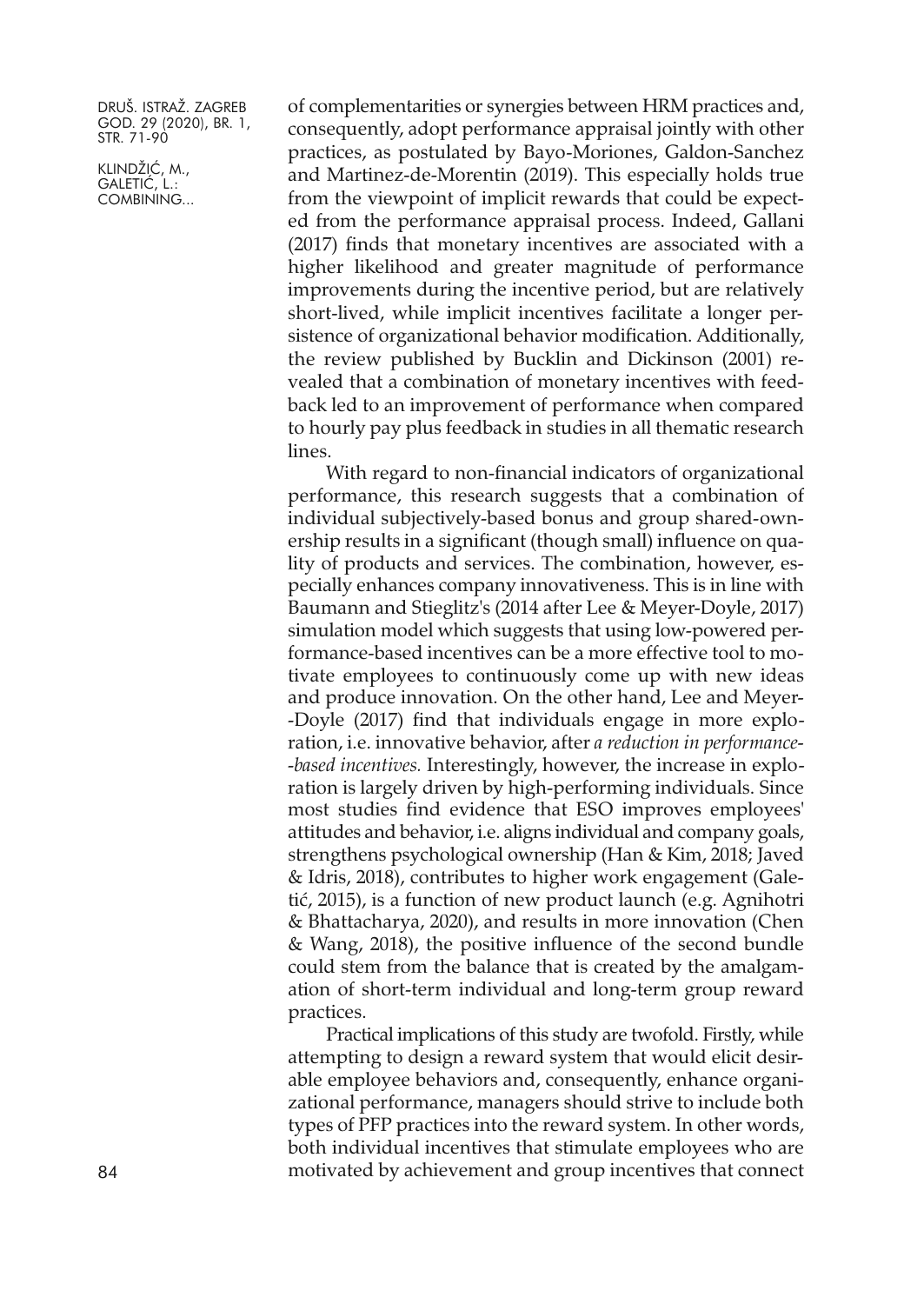KLINDŽIĆ, M., GALETIĆ, L.: COMBINING... personal and organizational interests should constitute the part of pay that is considered as "variable". Secondly, it could be deduced that certain combinations of PFP practices stimulate specific organization outcomes. Precisely, a combination of shared ownership and individual subjectively-assessed bonus contributes to company innovativeness, which is nowadays addressed as one of the primary sources of competitive advantage. On the other hand, a combination of profit-sharing and individual performance appraisal (and its direct/indirect outcomes) could contribute to organizational productivity.

The main limitation of this research is the fact that the empirical data is of cross-sectional nature. Future research should therefore aim at gathering longitudinal data in order to establish causal relations among different variables. Additionally, since the sample consists of only 61 companies, researchers could try to cover a higher percentage of population in order to be able to generalize research findings. Also, the questionnaire was filled out by one person only, i.e. the HR manager. Even though the respondents were guaranteed anonymity to increase the accuracy of the responses and the expertise of the respondents could be deemed unquestionable, the problem of response bias still remains in social research in general. In future studies, the questionnaire could be distributed personally and be accompanied by an interview. Additionally, even though only four mainstream indicators of organizational performance were used in the study, there is no consensus among researchers and practitioners regarding the choice of indicators and criteria to be applied in selecting them (Bakotić, 2014). However, additional, independent data, i.e. financial indicators from public reports, could be paired with the data gathered by cross-sectional research, adding strength to the findings and avoiding response bias. Finally, the comparatively low explained variance relative to total variance in the dependent variable is an additional limitation of the study; however, Falk and Miller (1992) recommended that R squared values should be equal to or greater than 0.10 in order for the variance explained of a particular endogenous construct to be deemed adequate, which holds true in three out of four models in the present research.

#### **REFERENCES**

Addison, J. T., & Belfield, C. R. (2000). The impact of financial participation and employee involvement on financial performance: A reestimation using the 1998 Wers. *Scottish Journal of Political Economy, 47*(5), 571–583. <https://doi.org/10.1111/1467-9485.00179>

Addison, J. T., & Belfield, C. R. (2008). The determinants of performance appraisal systems: A note (Do Brown and Heywood's results for Australia hold up for Britain?). *British Journal of Industrial Re-*85 *lations, 46*(3), 521–531. <https://doi.org/10.1111/j.1467-8543.2008.00691.x>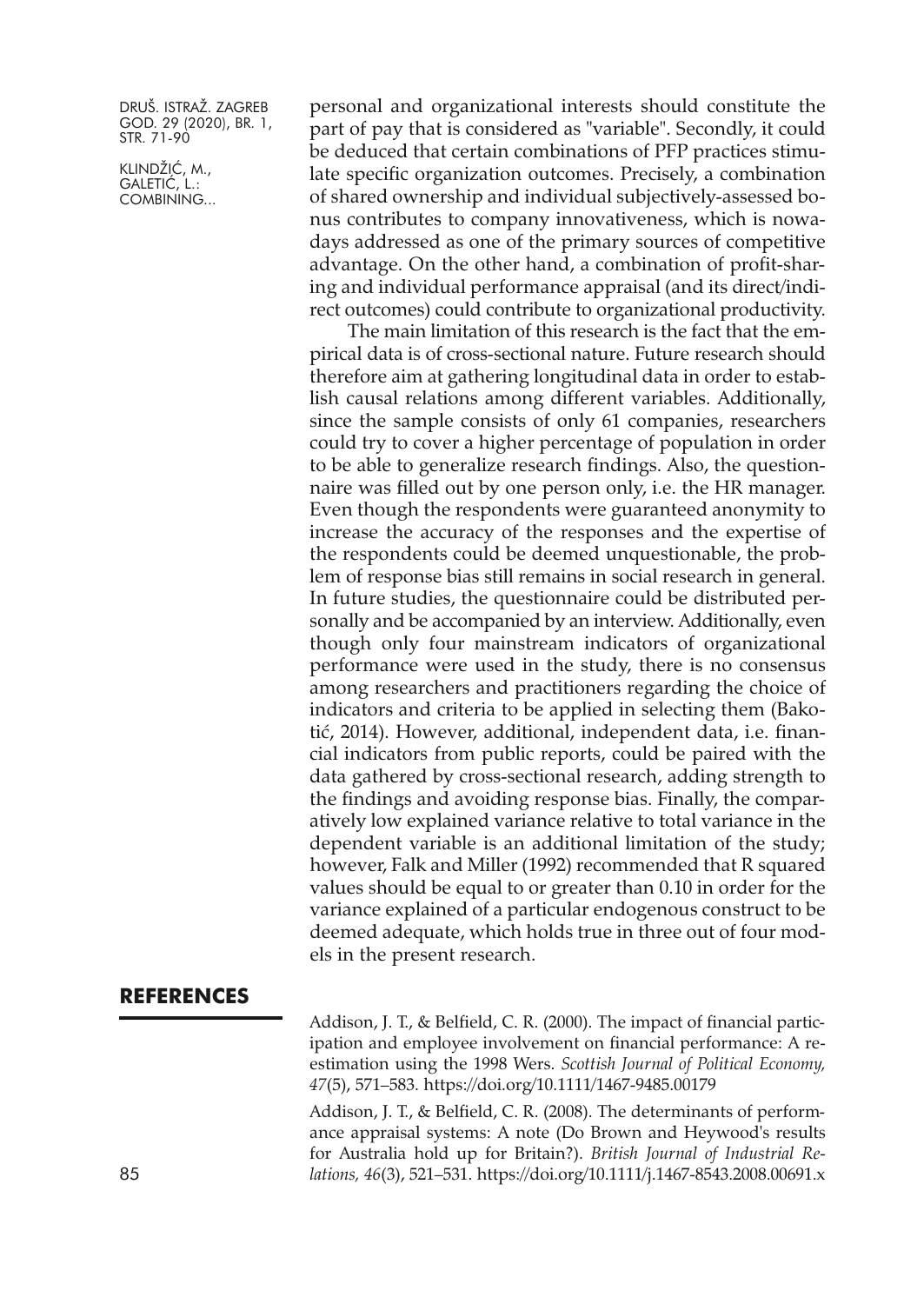KLINDŽIĆ, M., GALETIĆ, L.: COMBINING... Agnihotri, A., & Bhattacharya, S. (2020, forthcoming). ESOPs and new product launch: Conditional effects of financial slack and ownership concentration. *International Journal of Innovation Management.* <https://doi.org/10.1142/S1363919620500218>

Bakotić, D. (2014). Suvremeni modeli za mjerenje organizacijskih performansi [Contemporary performance measurement systems]. *Ekonomska misao i praksa, 22*(1), 373–388.

Barnes, C. M., Hollenbeck, J. R., Jundt, D. K., DeRue, D. S., & Harmon, S. J. (2011). Mixing individual incentives and group incentives: Best of both worlds or social dilemma? *Journal of Management, 37*(6), 1611–1635. <https://doi.org/10.1177/0149206309360845>

Barnes, C. M., Hollenbeck, J. R., Wagner, D. T., DeRue, D. S., Nahrgang, J. D., & Schwind, K. M. (2008). Harmful help: The costs of backing-up behavior in teams. *Journal of Applied Psychology, 93*(3), 529–539. <https://doi.org/10.1037/0021-9010.93.3.529>

Bayo-Moriones, A., Galdon-Sanchez, J. E., & Martinez-de-Morentin, S. (2019). Performance appraisal: Dimensions and determinants. *The International Journal of Human Resource Management* (in press). [https://doi.](https://doi.org/10.1080/09585192.2018.1500387) [org/10.1080/09585192.2018.1500387](https://doi.org/10.1080/09585192.2018.1500387)

Beersma, B., Hollenbeck, J. R., Humphrey, S. E., Moon, H., Conlon, D. E., & Ilgen, D. R. (2003). Cooperation, competition, and team performance: Toward a contingency approach. *Academy of Management Journal, 46*(5), 572–590. <https://doi.org/10.5465/30040650>

Boeri, T., Lucifora, C., & Murphy, K. (2013). *Executive remuneration and employee performance-related pay: A transatlantic perspective*. Oxford: Oxford University Press. [https://doi.org/10.1093/acprof:oso/9780199](https://doi.org/10.1093/acprof:oso/9780199669806.001.0001) [669806.001.0001](https://doi.org/10.1093/acprof:oso/9780199669806.001.0001)

Brown, P., Lanis, R., & Bairstow, G. (2010). *The impact of group versus individual incentives on innovation and organizational performance*. Sydney: University of Technology.

Brown, T. (2006). *Confirmatory factor analysis for applied research*. New York: The Guilford Press.

Bucklin, B., & Dickinson, A. (2001). Individual monetary incentives. *Journal of Organizational Behavior Management, 21*(3), 45–137. [https://doi.](https://doi.org/10.1300/J075v21n03_03) [org/10.1300/J075v21n03\\_03](https://doi.org/10.1300/J075v21n03_03)

Burgess, S. M., Propper, C., Ratto, M., & Tominey, E. (2017). Incentives in the public sector: Evidence from a government agency. *The Economic Journal, 127*(605), 117–141. <https://doi.org/10.1111/ecoj.12422>

Capelli, P., & Conyon, M. (2016). *What do performance appraisals do?* NBER working paper series, Working Paper 22400, National bureau of economic research, Cambridge. <https://doi.org/10.3386/w22400>

Capelli, P., Conyon, M., & Almeda, D. (2019). Social exchange and the effects of employee stock options. *ILR Review* (in press). [https://doi.](https://doi.org/10.1177/0019793919827934) [org/10.1177/0019793919827934](https://doi.org/10.1177/0019793919827934)

Chen, L., & Wang, J. (2018). Business strategy, compensation policy and innovation performance: A behavioral perspective. *Compensation & Benefits Review, 49*(4), 189–205. [https://doi.org/10.1177/08863687187](https://doi.org/10.1177/0886368718798423) 86 [98423](https://doi.org/10.1177/0886368718798423)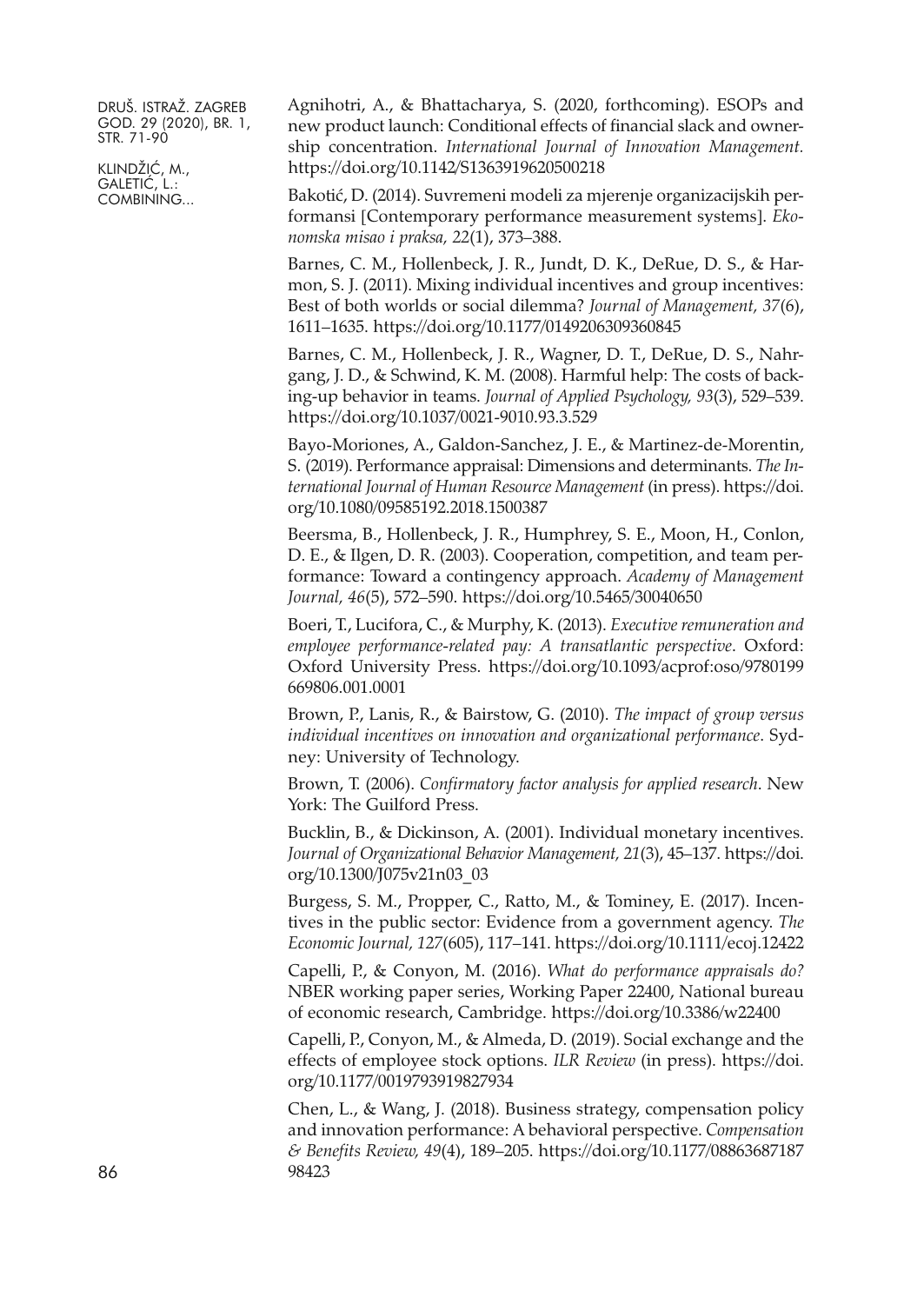KLINDŽIĆ, M., GALETIĆ, L.: COMBINING... Combs, J., Liu, Y., Hall, A., & Ketchen, D. (2006). How much do high- -performance work practices matter? A meta-analysis of their effects on organizational performance. *Personnel Psychology, 59*(3), 501–528. <https://doi.org/10.1111/j.1744-6570.2006.00045.x>

Dahl, M., & Pierce, L. (2019). Pay-for-performance and employee mental health: Large sample evidence using employee prescription drug usage. *Academy of Management Discoveries* (in press). [https://doi.](https://doi.org/10.5465/amd.2018.0007) [org/10.5465/amd.2018.0007](https://doi.org/10.5465/amd.2018.0007)

Deci, E. L., & Ryan, R. M. (1985). *Intrinsic motivation and self-determination in human behavior*. New York: Plenum. [https://doi.org/10.1007/](https://doi.org/10.1007/978-1-4899-2271-7) [978-1-4899-2271-7](https://doi.org/10.1007/978-1-4899-2271-7)

De Spiegelaere, S., Van Gyes, G., & Van Hootegem, G. (2018). Innovative work behaviour and performance related pay: Rewarding the individual or the collective? *The International Journal of Human Resource Management, 29*(12), 1900–1919. [https://doi.org/10.1080/095851](https://doi.org/10.1080/09585192.2016.1216873) [92.2016.1216873](https://doi.org/10.1080/09585192.2016.1216873)

Diez, F. D. (2017). *Pay for performance: What type of pay scheme is best for achieving business results?* (PhD Dissertation). Singapore Management University, Singapore.

Falk, R. F., & Miller, N. B. (1992). *A primer for soft modeling*. Akron: The University of Akron.

Festing, M., Groening, Y., Kabst, R., & Weber, W. (1999). Financial participation in Europe – Determinants and outcomes. *Economic and Industrial Democracy, 20*(2), 295–329. [https://doi.org/10.1177/0143831X](https://doi.org/10.1177/0143831X99202007) [99202007](https://doi.org/10.1177/0143831X99202007)

Fibírová, J., & Petera, P. (2013). Profit-sharing – A tool for improving productivity, profitability and competitiveness of firms? *Journal of Competitiveness, 5*(4), 3–25. <https://doi.org/10.7441/joc.2013.04.01>

Florkowski, G. W. (1987). The organizational impact of profit sharing. *The Academy of Management Review, 12*(4), 622–636. [https://doi.org/10.](https://doi.org/10.2307/258068) [2307/258068](https://doi.org/10.2307/258068)

Galetić, L. (2015). *Kompenzacijski menadžment* [*Compensation management*]. Zagreb: Sinergija.

Gallani, S. (2017). *Incentives, peer pressure, and behavior persistence.* Working Paper 17-070. Boston: Harvard Business School. [https://doi.org/](https://doi.org/10.2139/ssrn.2897572) [10.2139/ssrn.2897572](https://doi.org/10.2139/ssrn.2897572)

Garbers, Y., & Konradt, U. (2014). The effect of financial incentives on performance: A quantitative review of individual and team-based financial incentives. *Occupational and Organizational Psychology, 87*(1), 102–137. <https://doi.org/10.1111/joop.12039>

Gerhart, B. (2017). Incentives and pay for performance in the workplace.InA.J. Elliot (Ed.),*Advancesin motivation science*(Vol. 4, pp. 91–140). Elsevier Academic Press. <https://doi.org/10.1016/bs.adms.2017.02.001>

Gross, S. E., & Friedman, H. M. (2004). Creating an effective total rewards strategy: Holistic approach better supports business success. *Benefits Quarterly, 20*(3), 7–12.

Han, K., & Kim, A. (2018). Differential impact of short-term and long- -term group incentives. *Employee Relations, 40*(3), 549–564. [https://doi.](https://doi.org/10.1108/ER-10-2016-0202) 87 [org/10.1108/ER-10-2016-0202](https://doi.org/10.1108/ER-10-2016-0202)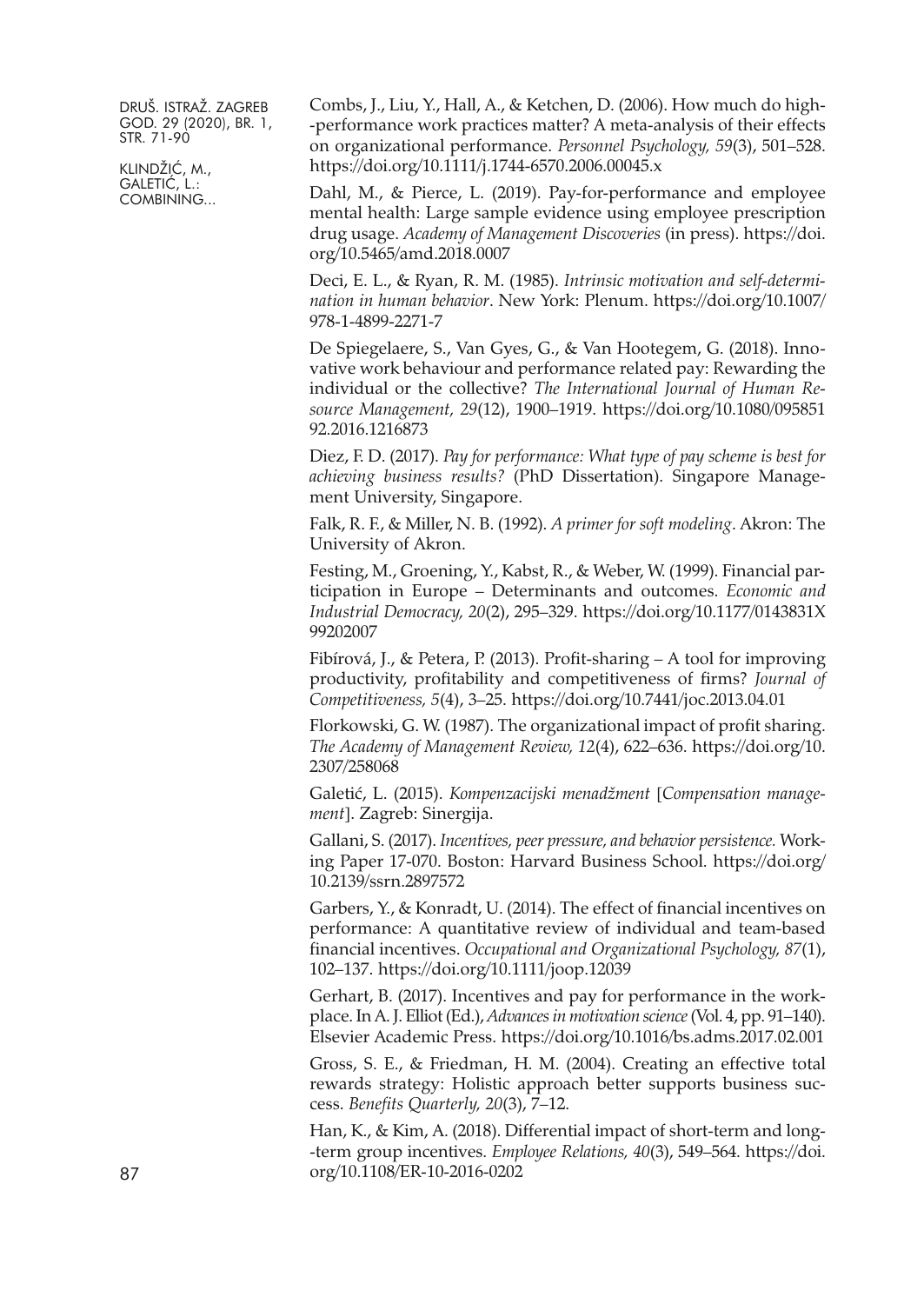KLINDŽIĆ, M., GALETIĆ, L.: COMBINING... Huselid, M. A. (1995). The impact of human resource management practices on turnover, productivity, and corporate financial performance. *Academy of Management Journal, 38*(3), 635–672. [https://doi.org/](https://doi.org/10.5465/256741) [10.5465/256741](https://doi.org/10.5465/256741)

Javed, T., & Idris, S. (2018). Impact of employee ownership on an organizational productivity: A mediating role of psychological ownership. *Academy of Accounting and Financial Studies Journal, 22*(2), 1–12.

Karau, S. J., & Williams, K. D. (1993). Social loafing: A meta-analytic review and theoretical integration. *Journal of Personality and Social Psychology, 65*(4), 681–706. <https://doi.org/10.1037/0022-3514.65.4.681>

Kato, T., & Kauhanen, A. (2018). *Performance pay and enterprise productivity: The details matter*. IZA Discussion Papers, No. 11523, Institute of Labor Economics (IZA), Bonn.

Kim, W. (2012). *A study on compensation strategies and their effects on corporations in a global context*. (Master thesis). The Pennsylvania State University, Penn State.

Kotey, B., & Sheridan, A. (2004). Changing HRM practices with firm growth. *Journal of Small Business and Enterprise Development, 11*(4), 474–486. <https://doi.org/10.1108/14626000410567125>

Kozlowski, S. W. J., & Ilgen, D. R. (2006). Enhancing the effectiveness of work groups and teams. *Psychological Science in the Public Interest, 7*(3), 77–124. <https://doi.org/10.1111/j.1529-1006.2006.00030.x>

Ladley, D., Wilkinson, I., & Young, L. (2015). The impact of individual versus group rewards on work group performance and cooperation: A computational social science approach. *Journal of Business Research, 68*(11), 2412–2425. <https://doi.org/10.1016/j.jbusres.2015.02.020>

Lee, S., & Meyer-Doyle, P. (2017). How performance incentives shape individual exploration and exploitation: Evidence from microdata. *Organization Science, 28*(1), 19–38. [https://doi.org/10.1287/orsc.](https://doi.org/10.1287/orsc.2016.1104) [2016.1104](https://doi.org/10.1287/orsc.2016.1104)

MacDuffie, J. P. (1995). Human resource bundles and manufacturing performance: Organizational logic and flexible production systems in the world auto industry. *Industrial and Labor Relations Review, 48*(2), 197–221. <https://doi.org/10.2307/2524483>

Manisera, M., van der Kooij, A. J., & Dusseldorp, E. (2010). Identifying the component structure of satisfaction scales by nonlinear principal components analysis. *Quality Technology & Quantitative Management, 7*(2), 97–115. <https://doi.org/10.1080/16843703.2010.11673222>

Mendes, G. H., & Ganga, G. M. D. (2013). Predicting success in product development: The application of principal component analysis to categorical data and binomial logistic regression. *Journal of Technology Management & Innovation, 8*(3), 83–97. [https://doi.org/10.4067/S0](83�97. https://doi.org/10.4067/S0718-27242013000400008) [718-27242013000400008](83�97. https://doi.org/10.4067/S0718-27242013000400008)

Milkovich, G., Newman, J., & Gerhart, B. (2016). *Compensation*. New York: McGraw Hill.

Montemayor, E. (1996). Congruence between pay policy and competitive strategy in high-performing firms. *Journal of Management, 22*(6), 889–908. <https://doi.org/10.1177/014920639602200605>

*National Gazette* (2010). Accountancy act, 120/16. Zagreb: National 88 Gazette plc.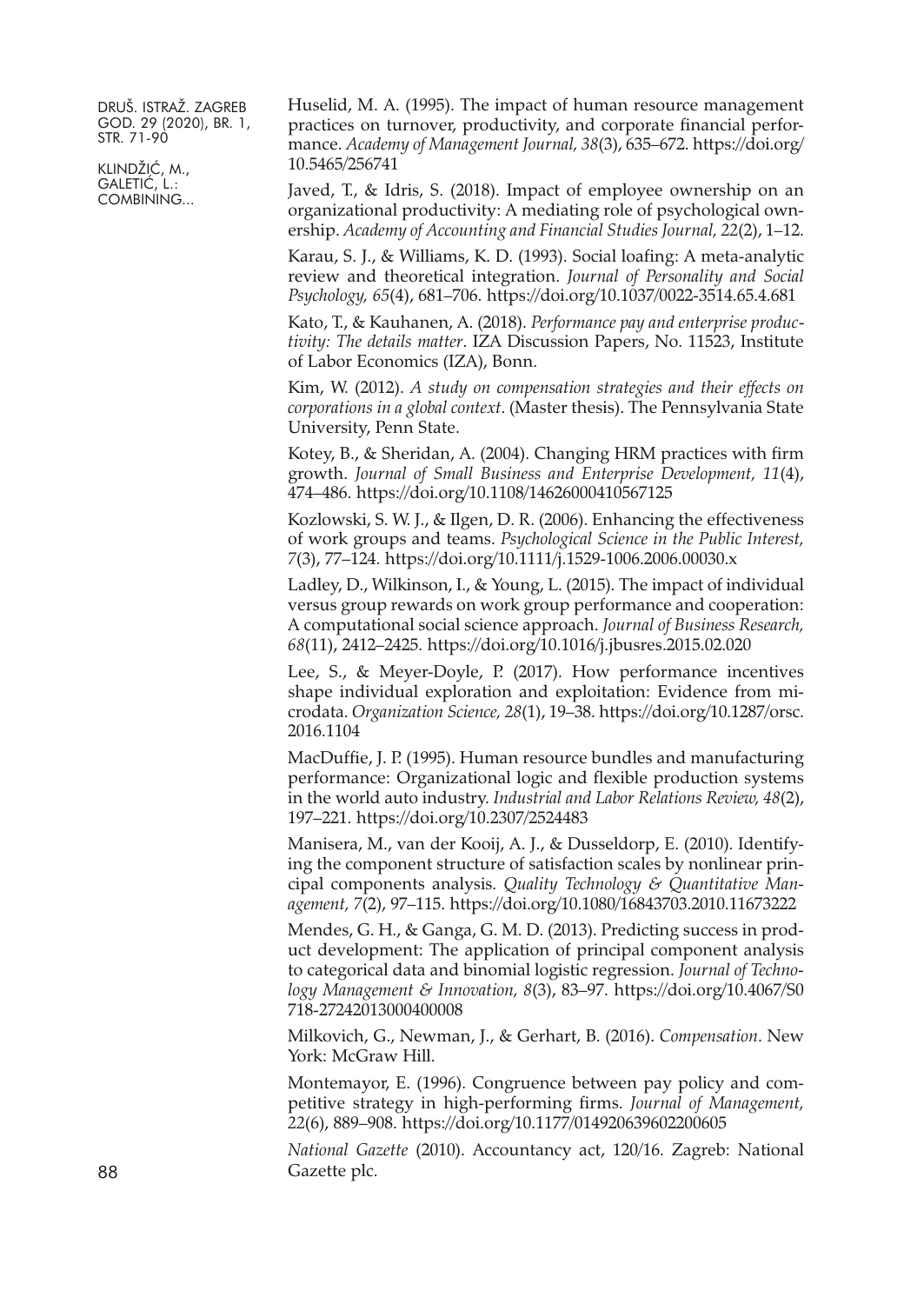KLINDŽIĆ, M., GALETIĆ, L.: COMBINING... Nyberg, A. J., Maltarich, M. A., Abdulsalam, D. D., Essman, S. M., & Cragun, O. (2018). Collective pay for performance: A cross-disciplinary review and meta-analysis. *Journal of Management, 44*(6), 2433– 2472. <https://doi.org/10.1177/0149206318770732>

Park, S., Min, K., & Chen, C. (2016). Do monetary rewards bring happiness? Comparing the impacts of pay-for-performance in the public and private sectors. *International Review of Public Administration, 21*(3), 199–215. <https://doi.org/10.1080/12294659.2016.1237092>

Pendleton, A., Whitfield, K., & Bryson, A. (2009). The changing use of contingent pay at the modern British workplace. In W. Brown, A. Bryson, J. Forth, & K. Whitfield (Eds.), *The evolution of the modern workplace* (pp. 256–284). Cambridge: Cambridge University Press.

Perkins, S., White, G., & Jones, S. (2016). *Reward management: Alternatives, consequences and contexts*. London: CIPD.

Perry-Smith, J. E., & Blum, T. C. (2000). Work-family human resource bundles and perceived organizational performance. *The Academy of Management Journal, 43*(6), 1107–1117. <https://doi.org/10.5465/1556339>

Pfeffer, J. (1994). *Competitive advantage through people: Unleashing the power of the workforce*. Boston: Harvard Business School Press.

Pološki Vokić, N., Klindžić, M., & Načinović Braje, I. (2016). Determinants of financial participation – two decades of Croatian practice. In S. Fietze, & W. Matiaske (Eds.), *Dimensions and perspectives on financial participation in Europe* (pp. 425–458). Baden Baden: Nomos Publishing. <https://doi.org/10.5771/9783845259413-424>

Thurkow, N. M., Bailey, J. S., & Stamper, M. R. (2000). The effects of group and individual monetary incentives on productivity of telephone interviewers. *Journal of Organizational Behavior Management, 20*(2), 3–26. [https://doi.org/10.1300/J075v20n02\\_02](https://doi.org/10.1300/J075v20n02_02)

Trevor, J. (2013). From new pay to the new, new pay? *WorldAtWork Journal, First Quarter,* 19–28.

Trisolini, M. (2011). Theoretical perspectives on pay for performance. In J. Cromwell, M. G. Trisolini, G. C. Pope, J. B. Mitchell, & L. M. Greenwald (Eds.), *Pay for performance in health care: Methods and approaches* (pp. 77–98). Research Triangle Park, NC: RTI Press. [https://doi.org/10.](https://doi.org/10.3768/rtipress.2011.bk.0002.1103.3) [3768/rtipress.2011.bk.0002.1103.3](https://doi.org/10.3768/rtipress.2011.bk.0002.1103.3)

Usman, M., Xiao, S., & Li, W. (2018). Employee stock-option and share-ownership effects on innovation. *Human Systems Management, 37*(2), 161–168. <https://doi.org/10.3233/HSM-17231>

Van Bavel, J., & Pecker, D. (2016). The problem with rewarding individual performers. *Harvard Business Review*. Available at [https://hbr.org/](https://hbr.org/2016/12/the-problem-with-rewarding-individual-performers) [2016/12/the-problem-with-rewarding-individual-performers](https://hbr.org/2016/12/the-problem-with-rewarding-individual-performers) [accessed October 01, 2018]

Weitzman, M. L., & Kruse, D. L. (1990). Profit sharing and productivity. In A. S. Blinder (Ed.), *Paying for productivity: A look at the evidence* (pp. 95–140). Washington: Brookings.

Zhang, Y., Long, L., Wu, T., & Huang, X. (2015). When is pay for performance related to employee creativity in the Chinese context? The role of guanxi HRM practice, trust in management, and intrinsic motivation. *Journal of Organizational Behavior. Special Issue: Organizational* 89 *Behavior in China, 36*(5), 698–719. <https://doi.org/10.1002/job.2012>